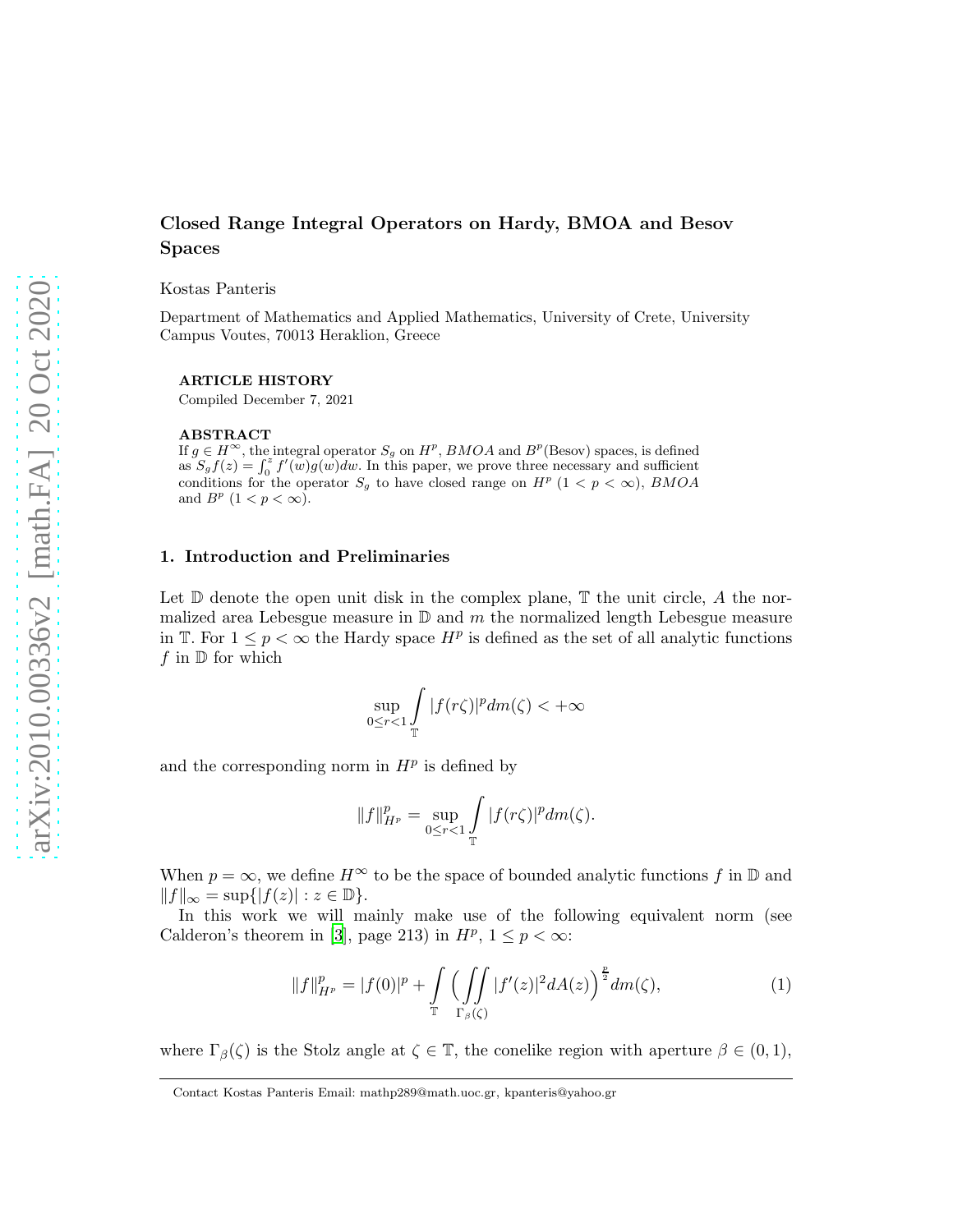which is defined as

$$
\Gamma_{\beta}(\zeta) = \{ z \in \mathbb{D} : |z| < \beta \} \cup \bigcup_{|z| < \beta} [z, \zeta).
$$

The BMOA space is defined as the set of all analytic functions  $f$  in  $\mathbb D$  for which

$$
\sup_{\beta \in \mathbb{D}} \iint_{\mathbb{D}} \frac{1 - |\beta|^2}{|1 - \overline{\beta}z|^2} |f'(z)|^2 \log \frac{1}{|z|} dA(z) < \infty
$$

and we may define the corresponding norm in BMOA by

$$
||f||_*^2 = |f(0)|^2 + \sup_{\beta \in \mathbb{D}} \iint_{\mathbb{D}} \frac{1 - |\beta|^2}{|1 - \overline{\beta}z|^2} |f'(z)|^2 \log \frac{1}{|z|} dA(z).
$$

For  $1 < p < \infty$  the Besov space  $B^p$  is defined as the set of all analytic functions f in D for which

$$
\iint\limits_{\mathbb{D}}|f'(z)|^p(1-|z|^2)^{p-2}dA(z)<+\infty
$$

and the corresponding norm in  $B<sup>p</sup>$  is defined by

$$
||f||_{B^p}^p = |f(0)|^p + \iint\limits_{\mathbb{D}} |f'(z)|^p (1 - |z|^2)^{p-2} dA(z).
$$

Let  $g : \mathbb{D} \to \mathbb{C}$  be an analytic function. If X is a space of analytic functions f in  $\mathbb{D}$ (in particular, in this paper,  $X = H^p$  or  $X = BMOA$  or  $X = B^p$ ) then, the integral operator  $S_g: X \to X$ , induced by g, is defined as

$$
S_g f(z) = \int_0^z f'(w)g(w)dw, \ \ z \in \mathbb{D},
$$

for every  $f \in X$ .

Let  $\rho(z, w)$  denote the pseudo-hyberbolic distance between  $z, w \in \mathbb{D}$ ,

$$
\rho(z, w) = \left| \frac{z - w}{1 - \overline{z}w} \right|,
$$

 $D_{\eta}(a)$  denote the pseudo-hyberbolic disk of center  $a \in \mathbb{D}$  and radius  $\eta < 1$ :

$$
D_{\eta}(a) = \{ z \in \mathbb{D} : \rho(a, z) < \eta \},
$$

and  $\Delta_{\eta}(\alpha)$  denote the euclidean disk of center  $a \in \mathbb{D}$  and radius  $\eta(1 - |\alpha|), \eta < 1$ :

$$
\Delta_{\eta}(\alpha) = \{ z \in \mathbb{D} : |z - \alpha| < \eta(1 - |\alpha|) \}.
$$

In the following, C denotes a positive and finite constant which may change from one occurrence to another. Moreover, by writing  $K(z) \approx L(z)$  for the non-negative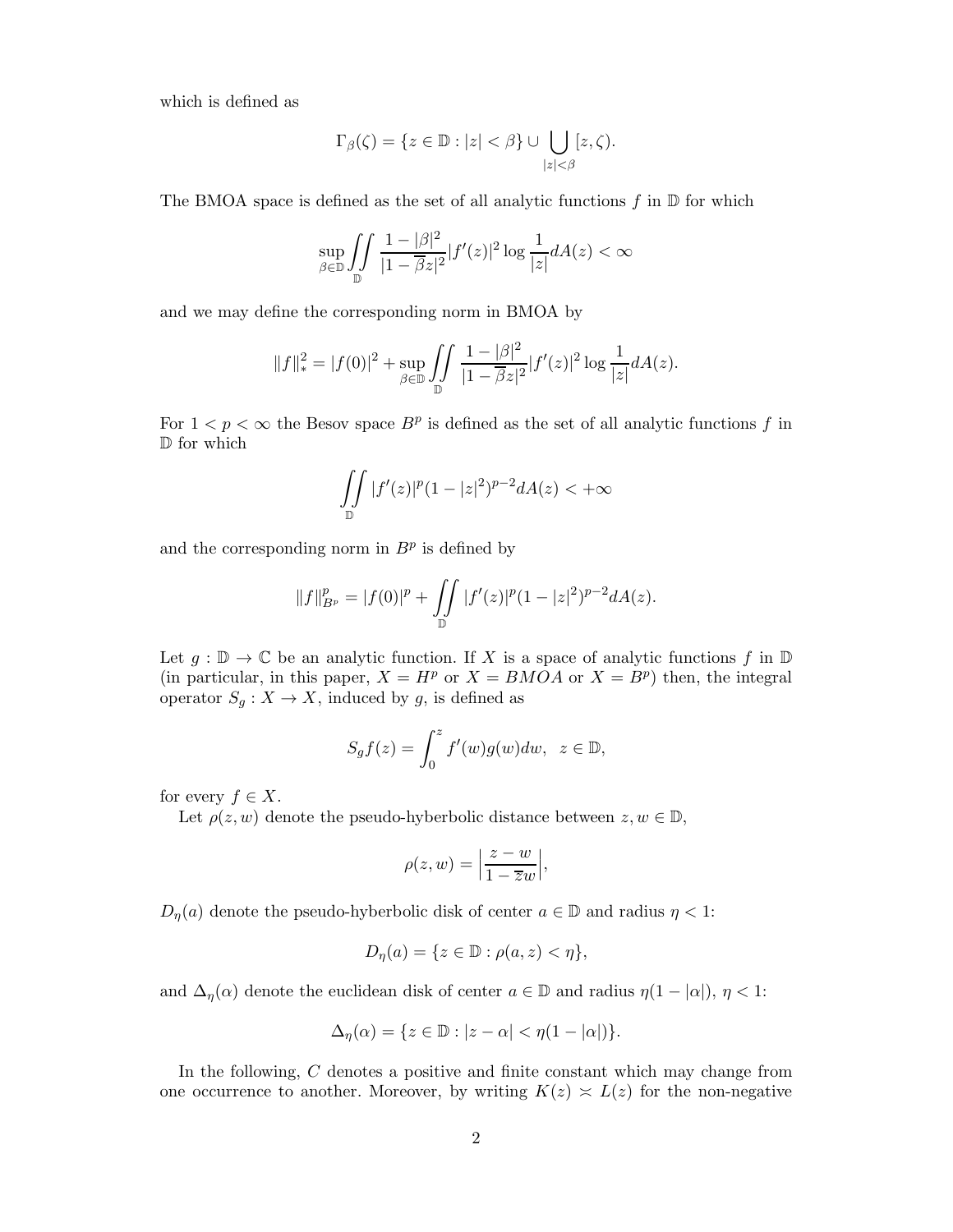quantities  $K(z)$  and  $L(z)$  we mean that  $K(z)$  is comparable to  $L(z)$  if z belongs to a specific set: there are positive constants  $C_1$  and  $C_2$  independent of z such that

$$
C_1K(z) \le L(z) \le C_2K(z).
$$

## 2. Closed range integral operators on Hardy spaces

Let  $g : \mathbb{D} \to \mathbb{C}$  be an analytic function and, for  $c > 0$ , let  $G_c = \{z \in \mathbb{D} : |g(z)| > c\}$ . It is well known (see [\[1](#page-17-1)]) that the integral operator  $S_g: H^p \to H^p$   $(1 \leq p < \infty)$  is bounded if and only if  $g \in H^{\infty}$ .

We say that  $S_g$ , on  $H^p$ , is bounded below, if there is  $C > 0$  such that  $||S_g f||_{H^p} >$  $C||f||_{H^p}$  for every  $f \in H^p$ . Since  $S_g$  maps every constant function to the 0 function, if we want to study the property of being bounded below for  $S_q$ , we are obliged to consider spaces of analytic functions modulo the constants or, equivalently, spaces of analytic functions f such that  $f(0) = 0$ . Theorem 2.3 in [\[1](#page-17-1)] states that  $S_q$  is bounded below on  $H^p/\mathbb{C}$  if and only if it has closed range on  $H^p/\mathbb{C}$ . Next, we denote  $H^p/\mathbb{C}$  as  $H_0^p$  $\frac{p}{0}$ .

Corollary 3.6 n [\[1\]](#page-17-1) states that  $S_g: H_0^2 \to H_0^2$  has closed range if and only if there exist  $c > 0$ ,  $\delta > 0$  and  $\eta \in (0, 1)$  such that

$$
A(G_c \cap D_{\eta}(a)) \geq \delta A(D_{\eta}(a))
$$

for all  $a \in \mathbb{D}$ .

In the end of [\[1\]](#page-17-1) A. Anderson posed the question, if the above condition for  $H_0^2$ holds also for all  $H_0^p$  $_{0}^{p}$ . In this paper, theorem [2.2](#page-3-0) gives an affirmative answer to this question, for the case  $1 < p < \infty$ . Although the answer in case  $p = 2$  is an immediate consequence of D. Luecking's theorem (see [\[1](#page-17-1)], Proposition 3.5), the answer in case  $1 < p < \infty$  requires much more effort.

For  $\lambda \in (0,1)$  and  $f \in H^p$  we set

$$
E_{\lambda}(\alpha) = \{ z \in \Delta_{\eta}(\alpha) : |f'(z)|^2 > \lambda |f'(\alpha)|^2 \}
$$

and

$$
B_{\lambda}f(\alpha) = \frac{1}{A(E_{\lambda}(\alpha))} \iint\limits_{E_{\lambda}(\alpha)} |f'(z)|^2 dA(z).
$$

Lemma [2.1](#page-2-0) is due to D. Luecking (see [\[2\]](#page-17-2), lemma 1).

<span id="page-2-0"></span>**Lemma 2.1.** Let f analytic in  $\mathbb{D}$ ,  $a \in \mathbb{D}$  and  $\lambda \in (0,1)$ . Then

$$
\frac{A(E_{\lambda}(\alpha))}{A(\Delta_{\eta}(\alpha))} \ge \frac{\log \frac{1}{\lambda}}{\log \frac{B_{\lambda}f(\alpha)}{|f'(\alpha)|^2} + \log \frac{1}{\lambda}}.
$$

Moreover in [\[2\]](#page-17-2), the following sentence is proved: If  $\alpha \in \mathbb{D}$  and  $\frac{2\eta}{1+\eta^2} \le r < 1$  then

<span id="page-2-1"></span>
$$
\Delta_{\eta}(\alpha) \subseteq D_r(\alpha). \tag{2}
$$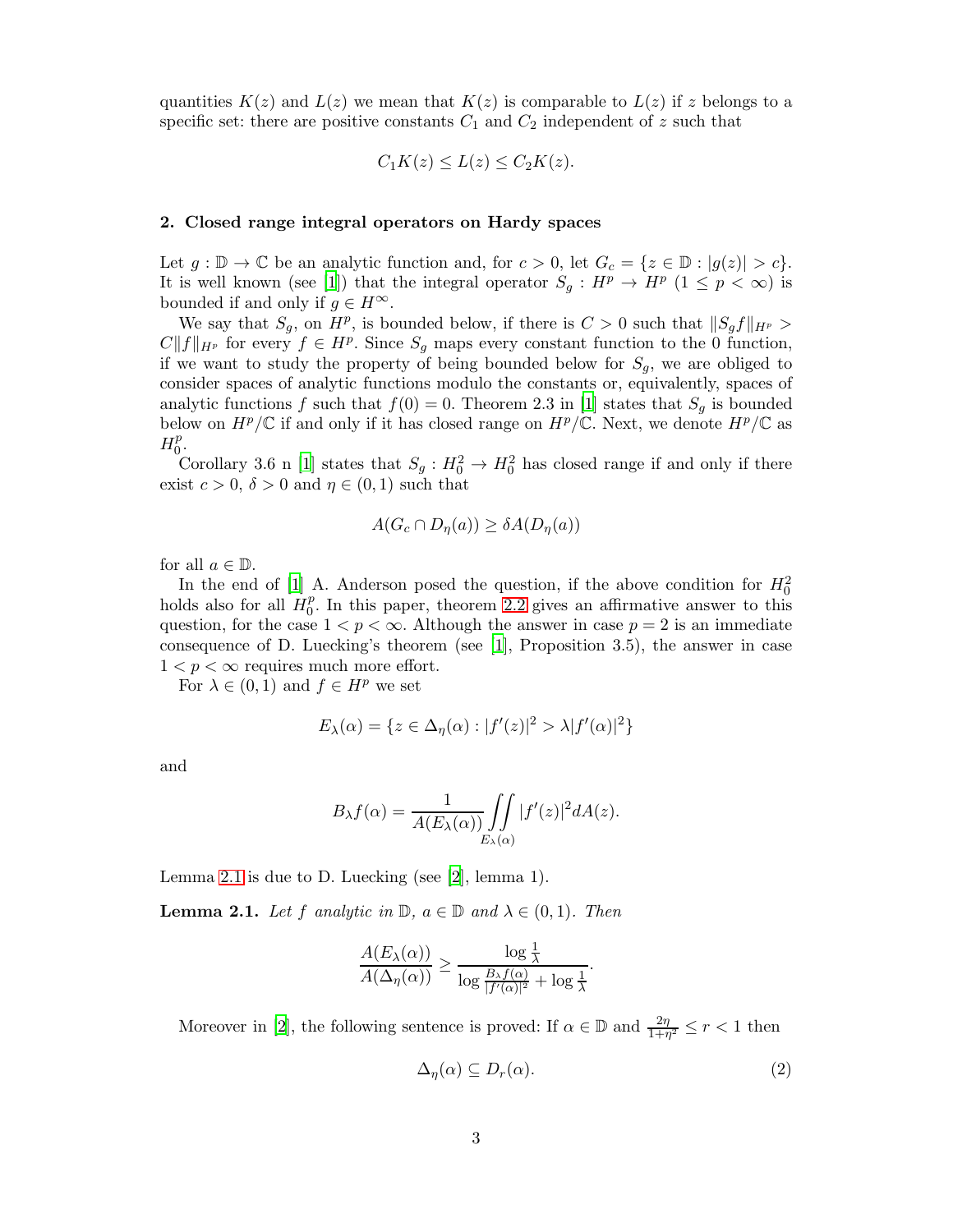We proceed with the main result of this section.

<span id="page-3-0"></span>**Theorem 2.2.** Let  $1 < p < \infty$  and  $g \in H^{\infty}$ . Then the following are equivalent:

- (*i*)  $S_g: H_0^p \to H_0^p$ 0 *has closed range*
- *(ii)* There exist  $c > 0$ ,  $\delta > 0$  and  $\eta \in (0, 1)$  such that

$$
A(G_c \cap D_{\eta}(a)) \geq \delta A(D_{\eta}(a))\tag{3}
$$

*for all*  $a \in \mathbb{D}$ *.* 

*(iii)* There exist  $c > 0$ ,  $\delta > 0$  and  $\eta \in (0, 1)$  such that

<span id="page-3-2"></span>
$$
A(G_c \cap \Delta_{\eta}(a)) \geq \delta A(\Delta_{\eta}(a))\tag{4}
$$

*for all*  $a \in \mathbb{D}$ *.* 

We first prove two lemmas which will play an important role in the proof of theorem [2.2.](#page-3-0)

For  $\zeta \in \mathbb{T}$  and  $0 < \beta < \beta' < 1$  we consider the Stolz angles  $\Gamma_{\beta}(\zeta)$  and  $\Gamma_{\beta'}(\zeta)$ , where β' has been chosen so that  $\Delta_{\eta}(\alpha) \subset \Gamma_{\beta'}(\zeta)$  for every  $\alpha \in \Gamma_{\beta}(\zeta)$ .

<span id="page-3-1"></span>**Lemma 2.3.** *Let*  $\varepsilon > 0$ *, f analytic in*  $\mathbb{D}$  *and* 

$$
A = \Big\{\alpha \in \mathbb{D} : |f'(\alpha)|^2 < \frac{\varepsilon}{A(\Delta_{\eta}(\alpha))} \iint\limits_{\Delta_{\eta}(\alpha)} |f'(z)|^2 dA(z) \Big\}.
$$

*There is* C > 0 *depending only on* η *such that*

$$
\iint_{A \cap \Gamma_{\beta}(\zeta)} |f'(z)|^2 dA(z) \leq \varepsilon C \iint_{\Gamma_{\beta'}(\zeta)} |f'(z)|^2 dA(z)
$$

**Proof.** Integrating

$$
|f'(\alpha)|^2 < \frac{\varepsilon}{A(\Delta_\eta(\alpha))} \iint\limits_{\Delta_\eta(\alpha)} |f'(z)|^2 dA(z)
$$

over  $\alpha \in A \cap \Gamma_{\beta}(\zeta)$  and using Fubini's theorem on the right side, we get

$$
\iint_{A\cap\Gamma_{\beta}(\zeta)}|f'(\alpha)|^2dA(\alpha) < \varepsilon \iint_{\Gamma_{\beta'}(\zeta)}|f'(z)|^2 \Big[\iint_{A\cap\Gamma_{\beta}(\zeta)}\frac{\chi_{\Delta_{\eta}(\alpha)}(z)}{A(\Delta_{\eta}(\alpha))}dA(\alpha)\Big]dA(z)
$$

Using [\(2\)](#page-2-1) with  $r = \frac{2\eta}{1+r}$  $\frac{2\eta}{1+\eta^2}$ , we have  $\chi_{\Delta_{\eta}(\alpha)}(z) \leq \chi_{D_r(\alpha)}(z) = \chi_{D_r(z)}(\alpha)$ . We have that  $A(D_r(z)) \asymp (1-|z|)^2$  and, for  $\alpha \in D_\eta(z)$ , we have  $(1-|z|) \asymp (1-|\alpha|)$ , where the underlying constants in these relations depend only on  $\eta$ . In addition,  $A(\Delta_{\eta}(\alpha))$  =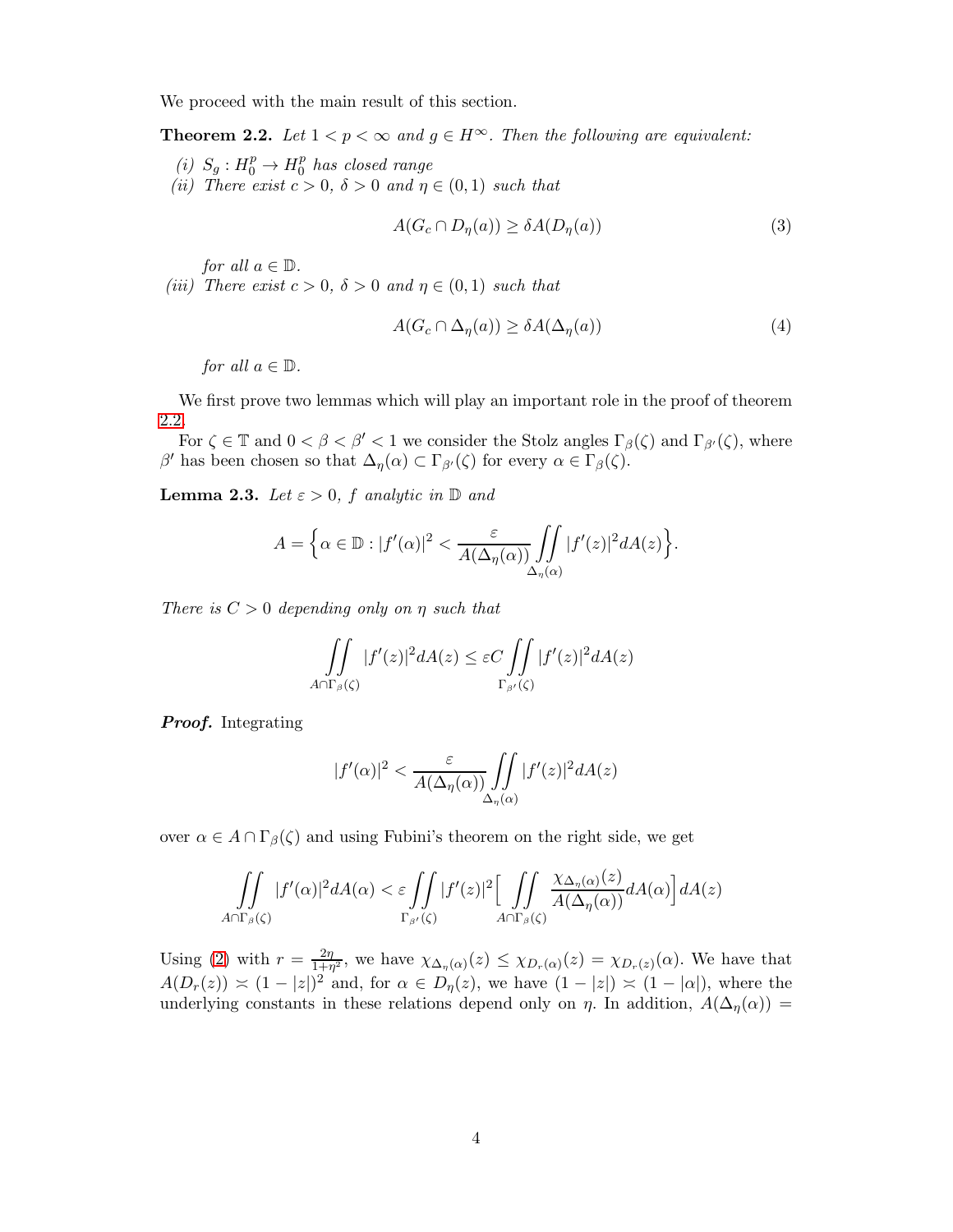$\eta^2(1-|\alpha|)^2$ . So,

$$
\iint_{A\cap\Gamma_{\beta}(\zeta)} \frac{\chi_{\Delta_{\eta}(\alpha)}(z)}{A(\Delta_{\eta}(\alpha))} dA(\alpha) \le \iint_{A\cap\Gamma_{\beta}(\zeta)} \frac{\chi_{D_r(z)}(\alpha)}{\eta^2 (1-|\alpha|)^2} dA(\alpha)
$$
  

$$
\le C \iint_{D_r(z)} \frac{1}{\eta^2 (1-|z|)^2} dA(\alpha) = C \frac{A(D_r(z))}{\eta^2 (1-|z|)^2} \le C,
$$
 (5)

<span id="page-4-3"></span> $\Box$ 

where  $C > 0$  depends only on  $\eta$ .

<span id="page-4-2"></span>**Lemma 2.4.** *Let*  $0 < \varepsilon < 1$ ,  $f$  *analytic in*  $\mathbb{D}$ ,  $0 < \lambda < \frac{1}{2}$  *and* 

$$
B = \left\{ \alpha \in \mathbb{D} : |f'(\alpha)|^2 < \varepsilon^3 B_\lambda f(\alpha) \right\}.
$$

*There is* C > 0 *depending only on* η *such that*

$$
\iint\limits_{B\cap\Gamma_\beta(\zeta)}|f'(z)|^2dA(z)\leq \varepsilon C\iint\limits_{\Gamma_{\beta'}(\zeta)}|f'(z)|^2dA(z)
$$

Proof. We write

$$
\iint\limits_{B\cap \Gamma_\beta(\zeta)}|f'(\alpha)|^2dA(\alpha)=\iint\limits_{B\cap \Gamma_\beta(\zeta)\cap A}|f'(\alpha)|^2dA(\alpha)+\iint\limits_{(B\cap \Gamma_\beta(\zeta))\setminus A}|f'(\alpha)|^2dA(\alpha),
$$

where  $A$  is as in lemma [2.3.](#page-3-1) The first integral is estimated by lemma [2.3,](#page-3-1) so it remains to show the desired result for the second integral. Integrating the relation

$$
|f'(\alpha)|^2 < \varepsilon^3 B_\lambda f(\alpha) = \varepsilon^3 \frac{1}{A(E_\lambda(\alpha))} \iint\limits_{E_\lambda(\alpha)} |f'(z)|^2 dA(z)
$$

over the set  $(B \cap \Gamma_\beta(\zeta)) \setminus A$  and using Fubini's theorem on the right side, we get

$$
\iint_{(B\cap\Gamma_{\beta}(\zeta))\backslash A} |f'(\alpha)|^2 dA(\alpha) \leq \varepsilon^3 \iint_{\Gamma_{\beta'}(\zeta)} |f'(z)|^2 \left[ \iint_{(B\cap\Gamma_{\beta}(\zeta))\backslash A} \frac{1}{A(E_{\lambda}(\alpha))} \chi_{E_{\lambda}(\alpha)}(z) dA(\alpha) \right] dA(z)
$$
  

$$
\leq \varepsilon^3 \iint_{\Gamma_{\beta'}(\zeta)} |f'(z)|^2 \left[ \iint_{(B\cap\Gamma_{\beta}(\zeta))\backslash A} \frac{1}{A(E_{\lambda}(\alpha))} \chi_{\Delta_{\eta}(\alpha)}(z) dA(\alpha) \right] dA(z)
$$
  
(6)

where the last inequality is justified by  $E_{\lambda}(\alpha) \subseteq \Delta_{\eta}(\alpha)$ . Let  $\alpha \notin A$ , i.e.

<span id="page-4-1"></span><span id="page-4-0"></span>
$$
|f'(\alpha)|^2 \ge \frac{\varepsilon}{A(\Delta_\eta(\alpha))} \iint\limits_{\Delta_\eta(\alpha)} |f'(z)|^2 dA(z). \tag{7}
$$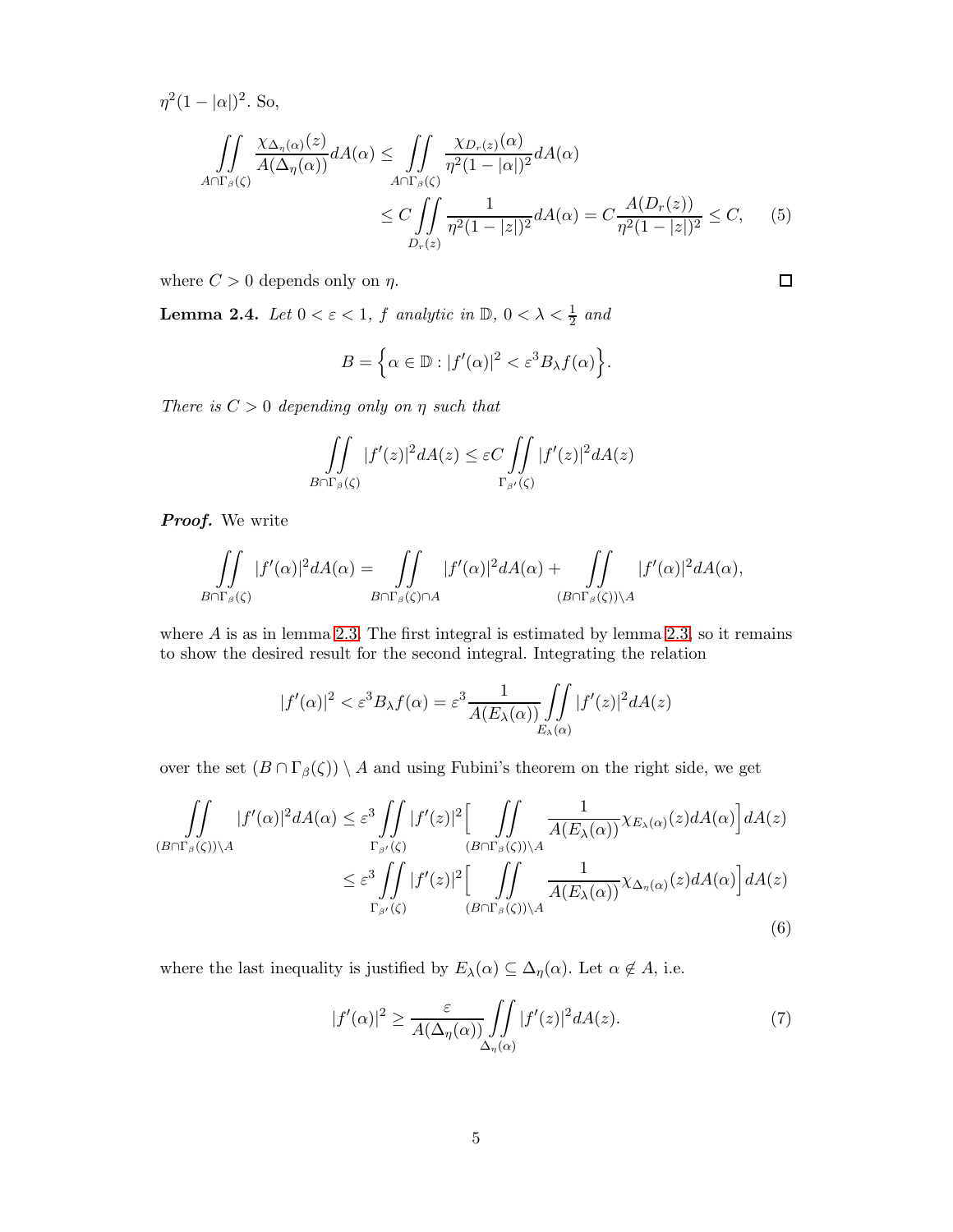Set  $r = \eta(1 - |\alpha|)$  and suppose  $\lambda < \frac{1}{2}$  and  $|z - \alpha| < \frac{r}{4}$  $\frac{r}{4}$ . We have that

<span id="page-5-0"></span>
$$
|f'(z)^2 - f'(\alpha)^2| = \frac{1}{2\pi} \left| \int_{|w-\alpha|=\frac{r}{2}} f'(w)^2 \left( \frac{1}{w-z} - \frac{1}{w-\alpha} \right) dw \right|
$$
  
= 
$$
\frac{1}{2\pi} \left| \int_{|w-\alpha|=\frac{r}{2}} f'(w)^2 \frac{z-\alpha}{(w-z)(w-\alpha)} dw \right|.
$$
 (8)

For  $|w - \alpha| = \frac{r}{2}$  $\frac{r}{2}$ , by the subharmonicity of  $|f'|^2$  we have

$$
|f'(w)|^2 < \frac{1}{\frac{r^2}{4}} \iint\limits_{|u-w| \leq \frac{r}{2}} |f'(u)|^2 dA(u) \leq \frac{C}{A(\Delta_\eta(\alpha))} \iint\limits_{\Delta_\eta(\alpha)} |f'(u)|^2 dA(u).
$$

Since  $|w - z| > \frac{r}{4}$  when  $|w - \alpha| = \frac{r}{2}$  $\frac{r}{2}$ , from [\(8\)](#page-5-0) we get

$$
|f'(z)|^2 - f'(\alpha)^2| \le \frac{C|z-\alpha|}{r} \frac{1}{A(\Delta_{\eta}(\alpha))} \iint\limits_{\Delta_{\eta}(\alpha)} |f'(u)|^2 dA(u).
$$

Since we may assume that  $C > 2$ , taking  $|z - \alpha| < \frac{\varepsilon r}{2C}$  $\frac{\varepsilon r}{2C}$ , then we have  $|z - \alpha| < \frac{r}{4}$  $rac{r}{4}$  and we get

<span id="page-5-1"></span>
$$
|f'(z)|^2 - f'(\alpha)^2| \le \frac{\varepsilon}{2A(\Delta_\eta(\alpha))} \iint\limits_{\Delta_\eta(\alpha)} |f'(u)|^2 dA(u). \tag{9}
$$

Combining [\(7\)](#page-4-0) and [\(9\)](#page-5-1), we get

$$
|f'(z)|^2 > \frac{1}{2}|f'(\alpha)|^2 > \lambda |f'(\alpha)|^2.
$$

This means that if  $\Delta' = \{z \in \mathbb{D} : |z - \alpha| < \frac{\varepsilon r}{2C}$  $\frac{\varepsilon r}{2C}$  then  $\Delta' \subset E_\lambda(\alpha)$  and

$$
A(E_{\lambda}(\alpha)) \ge A(\Delta') = \frac{\varepsilon^2}{4C^2} r^2 = \frac{\varepsilon^2}{4C^2} A(\Delta_{\eta}(\alpha)).
$$

We finally use this last inequality in [\(6\)](#page-4-1) and we complete the proof.

**Proof of theorem [2.2.](#page-3-0)** (ii)  $\Leftrightarrow$  (iii) This is easy and it is proved in [\[2](#page-17-2)].  $(iii) \Rightarrow (i)$  Let  $\alpha \in \mathbb{D} \setminus B$ , where B is as in lemma [2.4,](#page-4-2) where  $0 < \varepsilon < 1$ ,  $0 < \lambda < \frac{1}{2}$ . Then  $\frac{B_\lambda f(\alpha)}{|f'(\alpha)|^2} \leq \frac{1}{\varepsilon^3}$  $\frac{1}{\varepsilon^3}$  and, if we choose  $\lambda < \varepsilon^{\frac{6}{\delta}}$ , then, from lemma [2.1,](#page-2-0) we get that

$$
\frac{A(E_{\lambda}(\alpha))}{A(\Delta_{\eta}(\alpha))} > \frac{\frac{2}{\delta}\log\frac{1}{\varepsilon^3}}{\log\frac{1}{\varepsilon^3} + \frac{2}{\delta}\log\frac{1}{\varepsilon^3}} > 1 - \frac{\delta}{2}.
$$
\n(10)

<span id="page-5-2"></span> $\Box$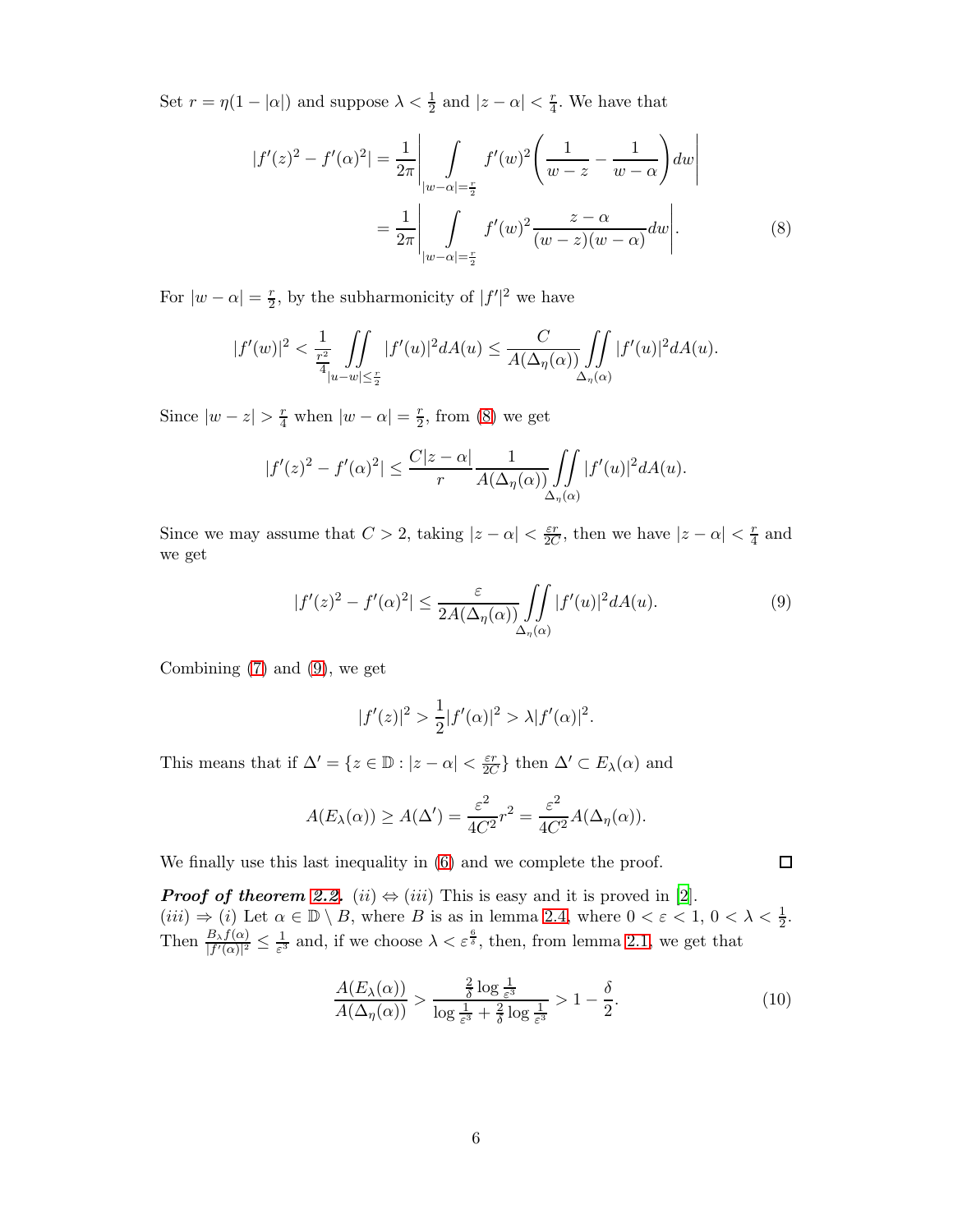Combining [\(4\)](#page-3-2) and [\(10\)](#page-5-2), we get

$$
A(G_c \cap E_{\lambda}(\alpha)) = A(G_c \cap \Delta_{\eta}(\alpha)) - A(G_c \cap (\Delta_{\eta}(\alpha) \setminus E_{\lambda}(\alpha)))
$$
  
\n
$$
\geq \delta A(\Delta_{\eta}(\alpha)) - A(\Delta_{\eta}(\alpha) \setminus E_{\lambda}(\alpha))
$$
  
\n
$$
= \delta A(\Delta_{\eta}(\alpha)) - A(\Delta_{\eta}(\alpha)) + A(E_{\lambda}(\alpha))
$$
  
\n
$$
\geq \delta A(\Delta_{\eta}(\alpha)) - A(\Delta_{\eta}(\alpha)) + A(\Delta_{\eta}(\alpha)) - \frac{\delta}{2}A(\Delta_{\eta}(\alpha))
$$
  
\n
$$
= \frac{\delta}{2}A(\Delta_{\eta}(\alpha))
$$

Now let  $f \in H_0^p$  $\{B_0^p, \zeta \in \mathbb{T} \text{ and } \alpha \in \Gamma_\beta(\zeta) \setminus B. \text{ Then, using the last relation and } E_\lambda(\alpha) \subset$  $\Delta_{\eta}(\alpha) \subset \Gamma_{\beta'}(\zeta)$ , we get

$$
\frac{1}{A(\Delta_{\eta}(\alpha))}\iint_{G_c \cap \Gamma_{\beta'}(\zeta)} \chi_{\Delta_{\eta}(\alpha)}(z)|f'(z)|^2 dA(z)
$$
\n
$$
\geq \frac{\delta}{2A(G_c \cap E_{\lambda}(\alpha))}\iint_{G_c \cap E_{\lambda}(\alpha)} \chi_{\Delta_{\eta}(\alpha)}(z)|f'(z)|^2 dA(z)
$$
\n
$$
=\frac{\delta}{2A(G_c \cap E_{\lambda}(\alpha))}\iint_{G_c \cap E_{\lambda}(\alpha)} |f'(z)|^2 dA(z) \geq \frac{\delta \lambda}{2}|f'(\alpha)|^2.
$$

Integrating the last relation over the set  $\Gamma_{\beta}(\zeta) \setminus B$  and using Fubini's theorem on the left side, we have

$$
\iint\limits_{G_c \cap \Gamma_{\beta'}(\zeta)} |f'(z)|^2 \Big[ \iint\limits_{\Gamma_{\beta}(\zeta) \backslash B} \frac{\chi_{\Delta_{\eta}(\alpha)}(z)}{A(\Delta_{\eta}(\alpha))} dA(\alpha) \Big] dA(z) \geq \frac{\delta \lambda}{2} \iint\limits_{\Gamma_{\beta}(\zeta) \backslash B} |f'(\alpha)|^2 dA(\alpha).
$$

With similar arguments as in relation  $(5)$ , we can show that the integral in the brackets is bounded above from a constant  $C > 0$  depending only on  $\eta$ . So, we have that

$$
\iint\limits_{G_c \cap \Gamma_{\beta'}(\zeta)} |f'(z)|^2 dA(z) \geq \frac{C\delta\lambda}{2} \iint\limits_{\Gamma_{\beta}(\zeta) \backslash B} |f'(\alpha)|^2 dA(\alpha)
$$

$$
= \frac{C\delta\lambda}{2} \iint\limits_{\Gamma_{\beta}(\zeta)} |f'(\alpha)|^2 dA(\alpha) - \frac{C\delta\lambda}{2} \iint\limits_{\Gamma_{\beta}(\zeta) \cap B} |f'(\alpha)|^2 dA(\alpha).
$$

Because of lemma [2.4](#page-4-2) we have that

$$
\iint\limits_{G_c \cap \Gamma_{\beta'}(\zeta)} |f'(z)|^2 dA(z) \ge \frac{C \delta \lambda}{2} \iint\limits_{\Gamma_{\beta}(\zeta)} |f'(\alpha)|^2 dA(\alpha) - \varepsilon \frac{C' \delta \lambda}{2} \iint\limits_{\Gamma_{\beta'}(\zeta)} |f'(\alpha)|^2 dA(\alpha)
$$

and so

$$
\iint\limits_{G_c \cap \Gamma_{\beta'}(\zeta)} |f'(z)|^2 dA(z) + \varepsilon \frac{C'\delta \lambda}{2} \iint\limits_{\Gamma_{\beta'}(\zeta)} |f'(\alpha)|^2 dA(\alpha) \ge \frac{C\delta \lambda}{2} \iint\limits_{\Gamma_{\beta}(\zeta)} |f'(\alpha)|^2 dA(\alpha).
$$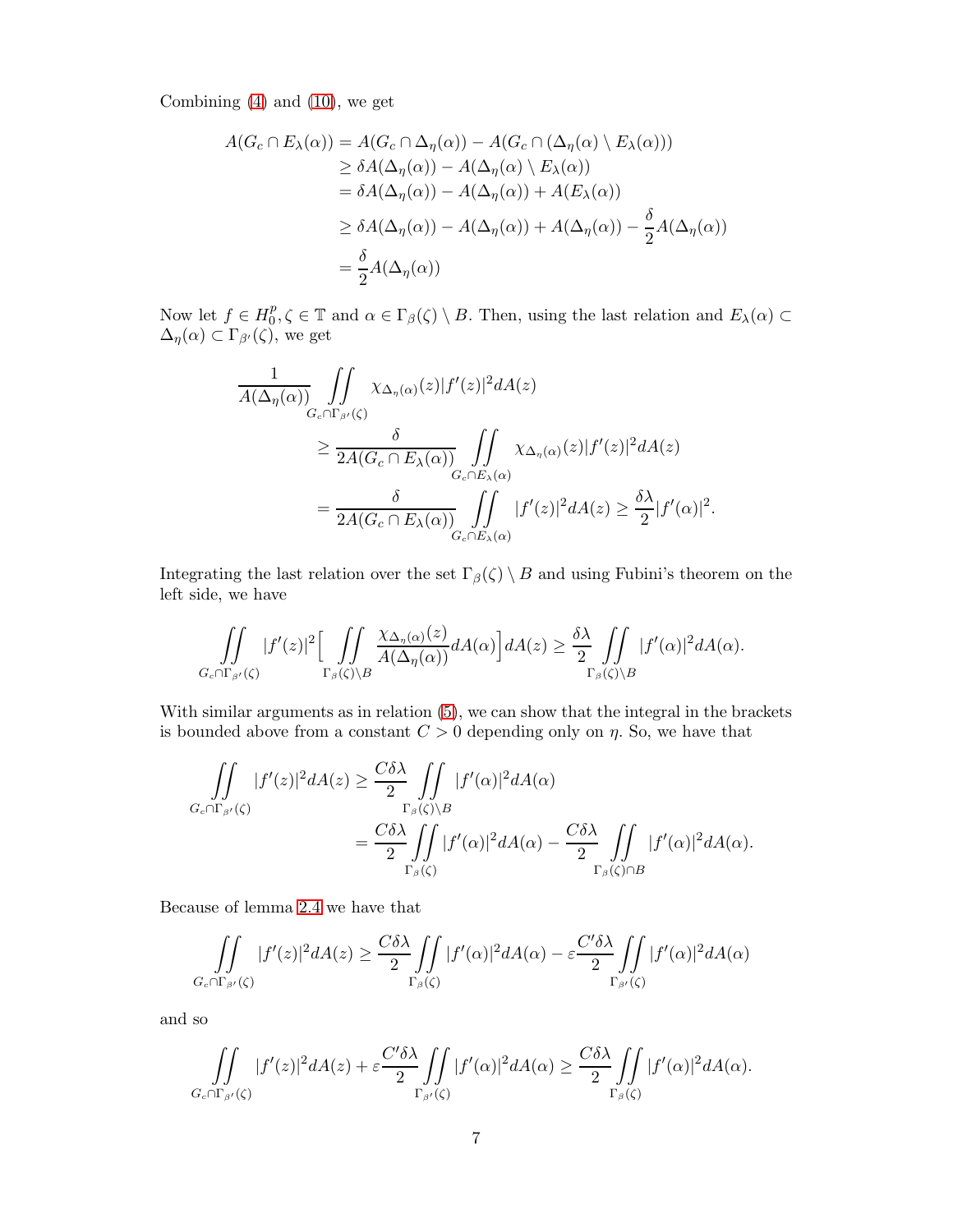Hence,

$$
\left(\int\int\limits_{G_c \cap \Gamma_{\beta'}(\zeta)} |f'(z)|^2 dA(z)\right)^{\frac{1}{2}} + \left(\frac{C'\varepsilon \delta \lambda}{2}\right)^{\frac{1}{2}} \left(\int\limits_{\Gamma_{\beta'}(\zeta)} |f'(\alpha)|^2 dA(\alpha)\right)^{\frac{1}{2}}
$$

$$
\geq \left(\frac{C\delta \lambda}{2}\right)^{\frac{1}{2}} \left(\int\limits_{\Gamma_{\beta}(\zeta)} |f'(\alpha)|^2 dA(\alpha)\right)^{\frac{1}{2}}.
$$

Applying Minkowski's inequality, we get

$$
\left[\int_{\mathbb{T}}\left(\int_{G_{c}\cap\Gamma_{\beta'}(\zeta)}|f'(z)|^{2}dA(z)\right)^{\frac{p}{2}}dm(\zeta)\right]^{\frac{1}{p}}+\left(\frac{C'\varepsilon\delta\lambda}{2}\right)^{\frac{1}{2}}\left[\int_{\mathbb{T}}\left(\int_{\Gamma_{\beta'}(\zeta)}|f'(\alpha)|^{2}dA(\alpha)\right)^{\frac{p}{2}}dm(\zeta)\right]^{\frac{1}{p}}\n\geq \left(\frac{C\delta\lambda}{2}\right)^{\frac{1}{2}}\left[\int_{\mathbb{T}}\left(\int_{\Gamma_{\beta}(\zeta)}|f'(\alpha)|^{2}dA(\alpha)\right)^{\frac{p}{2}}dm(\zeta)\right]^{\frac{1}{p}}
$$

and so

$$
\left[\int_{\mathbb{T}}\left(\iint_{G_{c}\cap\Gamma_{\beta'}(\zeta)}|f'(z)|^{2}dA(z)\right)^{\frac{p}{2}}dm(\zeta)\right]^{\frac{1}{p}} \geq \left(\frac{C\delta\lambda}{2}\right)^{\frac{1}{2}}\left[\int_{\mathbb{T}}\left(\iint_{\Gamma_{\beta}(\zeta)}|f'(\alpha)|^{2}dA(\alpha)\right)^{\frac{p}{2}}dm(\zeta)\right]^{\frac{1}{p}} - \left(\frac{C'\varepsilon\delta\lambda}{2}\right)^{\frac{1}{2}}\left[\int_{\mathbb{T}}\left(\iint_{\Gamma_{\beta'}(\zeta)}|f'(\alpha)|^{2}dA(\alpha)\right)^{\frac{p}{2}}dm(\zeta)\right]^{\frac{1}{p}}.
$$
\n(11)

According to [\(1\)](#page-0-0), both integrals at the right side of [\(11\)](#page-7-0), represent equivalent norms in  $H_0^p$ <sup>*p*</sup>. Due to the relation between  $\beta$  and  $\beta'$  there is  $C'' > 0$  which depends only on  $\eta$ , such that

<span id="page-7-1"></span><span id="page-7-0"></span>
$$
\left[\int\limits_{\mathbb{T}}\left(\iint\limits_{\Gamma_{\beta'}(\zeta)}|f'(\alpha)|^2dA(\alpha)\right)^{\frac{p}{2}}dm(\zeta)\right]^{\frac{1}{p}}\leq C''\left[\int\limits_{\mathbb{T}}\left(\iint\limits_{\Gamma_{\beta}(\zeta)}|f'(\alpha)|^2dA(\alpha)\right)^{\frac{p}{2}}dm(\zeta)\right]^{\frac{1}{p}}.\tag{12}
$$

Combining relations [\(11\)](#page-7-0) and [\(12\)](#page-7-1), we get

$$
\left[\int_{\mathbb{T}}\left[\left(\int_{G_{c}\cap\Gamma_{\beta'}(\zeta)}|f'(z)|^{2}dA(z)\right)^{\frac{p}{2}}dm(\zeta)\right]^{\frac{1}{p}}\geq \left(\frac{C\delta\lambda}{2}\right)^{\frac{1}{2}}\left[\int_{\mathbb{T}}\left(\int_{\Gamma_{\beta}(\zeta)}|f'(\alpha)|^{2}dA(\alpha)\right)^{\frac{p}{2}}dm(\zeta)\right]^{\frac{1}{p}}\\-\left(\frac{C'\varepsilon\delta\lambda}{2}\right)^{\frac{1}{2}}C''\left[\int_{\mathbb{T}}\left(\int_{\Gamma_{\beta}(\zeta)}|f'(\alpha)|^{2}dA(\alpha)\right)^{\frac{p}{2}}dm(\zeta)\right]^{\frac{1}{p}}\\=\left(\frac{\delta\lambda}{2}\right)^{\frac{1}{2}}\left[C^{\frac{1}{2}}-\varepsilon^{\frac{1}{2}}C'^{\frac{1}{2}}C''\right]\|f\|_{H_{0}^{p}}.
$$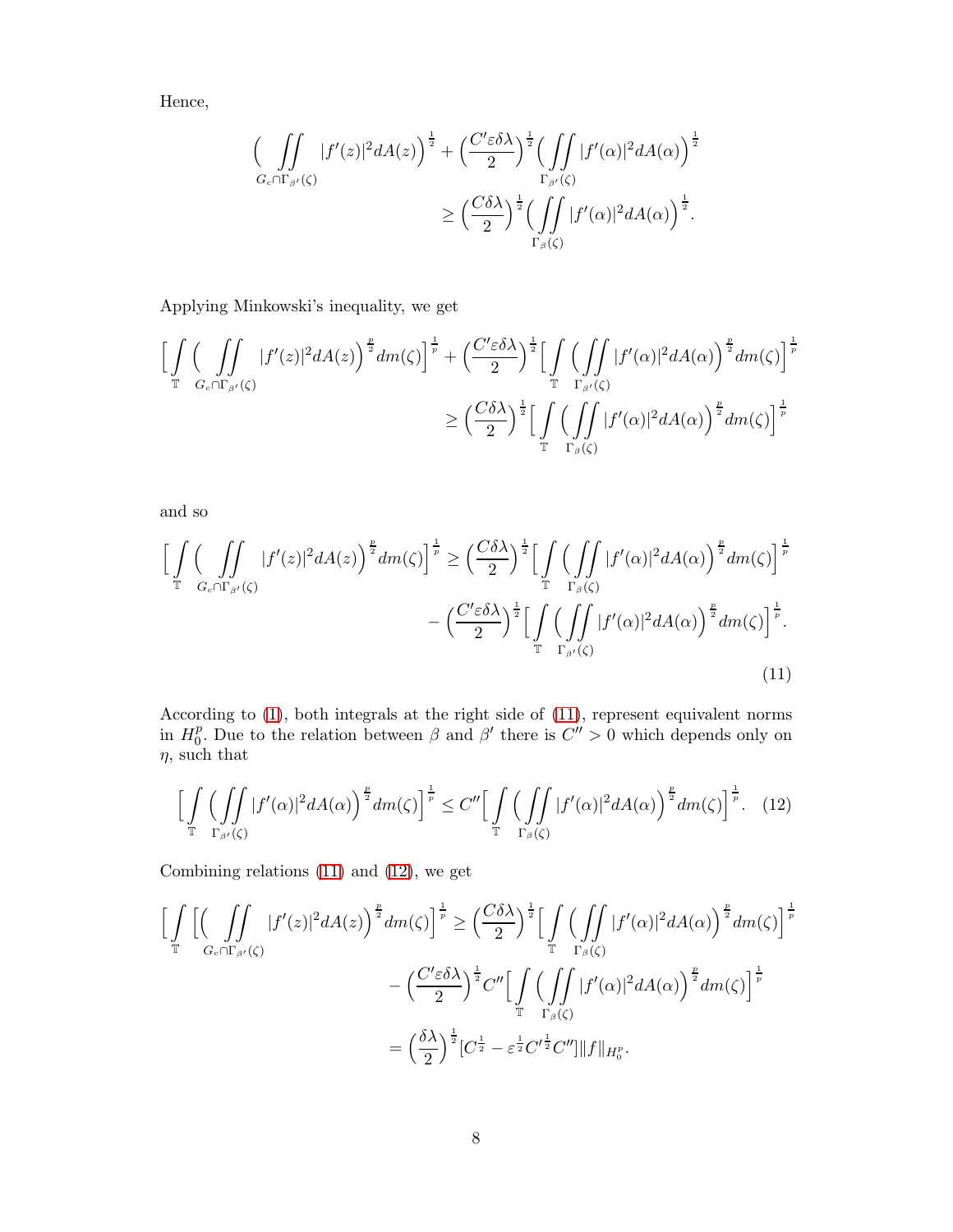Choosing  $\varepsilon$  small enough so that  $C - \varepsilon^{\frac{1}{2}} C^{\prime \frac{1}{2}} C^{\prime \prime} > 0$ , we have that

$$
\Big[\int\limits_{\mathbb{T}}\Big(\int\limits_{G_c\cap\Gamma_{\beta'}(\zeta)}|f'(z)|^2dA(z)\Big)^{\frac{p}{2}}dm(\zeta)\Big]^{\frac{1}{p}}\geq C\|f\|_{H^p_0},
$$

and since  $G_c = \{z \in \mathbb{D} : |g(z)| > c\}$ , we have

$$
||S_g f||_{H_0^p} \asymp \Big[ \int_{\mathbb{T}} \Big( \int_{\Gamma_{\beta'}(\zeta)} |(S_g f(z))'|^2 dA(z) \Big)^{\frac{p}{2}} dm(\zeta) \Big]^{\frac{1}{p}}
$$
  

$$
= \Big[ \int_{\mathbb{T}} \Big( \int_{\Gamma_{\beta'}(\zeta)} |f'(z)|^2 |g(z)|^2 dA(z) \Big)^{\frac{p}{2}} dm(\zeta) \Big]^{\frac{1}{p}}
$$
  

$$
\geq c \Big[ \int_{\mathbb{T}} \Big( \int_{G_c \cap \Gamma_{\beta'}(\zeta)} |f'(z)|^2 dA(z) \Big)^{\frac{p}{2}} dm(\zeta) \Big]^{\frac{1}{p}} \geq C ||f||_{H_0^p}.
$$

So the integral operator  $S_q$  has closed range.

(i)  $\Rightarrow$  (ii) Let  $\alpha \in \mathbb{D}, \zeta \in \mathbb{T}, \eta \in (0,1), E(z_0; r) = \{z \in \mathbb{D} : |z - z_0| < r\},\$  $C(z_0,r) = \{z \in \mathbb{D} : |z - z_0| = r\}$  and the arc  $I_\alpha = \{\zeta \in \mathbb{T} : \Gamma_{\frac{1}{2}}(\zeta) \cap D_\eta(\alpha) \neq \emptyset\}$ . It's easy to see that  $\zeta \in I_\alpha$  is equivalent to  $\alpha \in \Gamma_{\eta'}(\zeta)$ , where  $\eta'$  depends only on  $\eta$ . In fact, an elementary geometric argument shows that  $1 - \eta' \approx 1 - \eta$ , where the underlying constants are absolute.

Set  $R_0 = \frac{1 + \eta'}{2}$  $\frac{2\pi}{2}$ . We continue with the proof by considering two cases for  $\alpha$ : (a)  $R_0 \leq |\alpha| < 1$  and (b)  $0 \leq |\alpha| \leq R_0$ .

**Case** (a)  $R_0 \leq |\alpha| \leq 1$ : Then another simple geometric argument gives  $m(I_\alpha)$   $\approx$  $1-|\alpha|$  $\frac{1-|\alpha|}{(1-\eta')^{\frac{1}{2}}}$  and hence:

<span id="page-8-1"></span>
$$
m(I_{\alpha}) \asymp \frac{1 - |\alpha|}{(1 - \eta)^{\frac{1}{2}}}.\tag{13}
$$

If  $S_g$  has closed range on  $H_0^p$  $\frac{p}{0}$  then there exists  $C > 0$  such that for every  $f \in H_0^p$ 0 we have

<span id="page-8-0"></span>
$$
C||S_g f||_{H_0^p}^p \ge ||f||_{H_0^p}^p. \tag{14}
$$

Let

$$
\psi_{\alpha}(z) = \frac{\alpha - z}{1 - \overline{\alpha}z}.
$$

Then, after some calculations, we get that  $\|\psi_\alpha - \alpha\|_{H^p}^p \asymp (1 - |\alpha|)$ .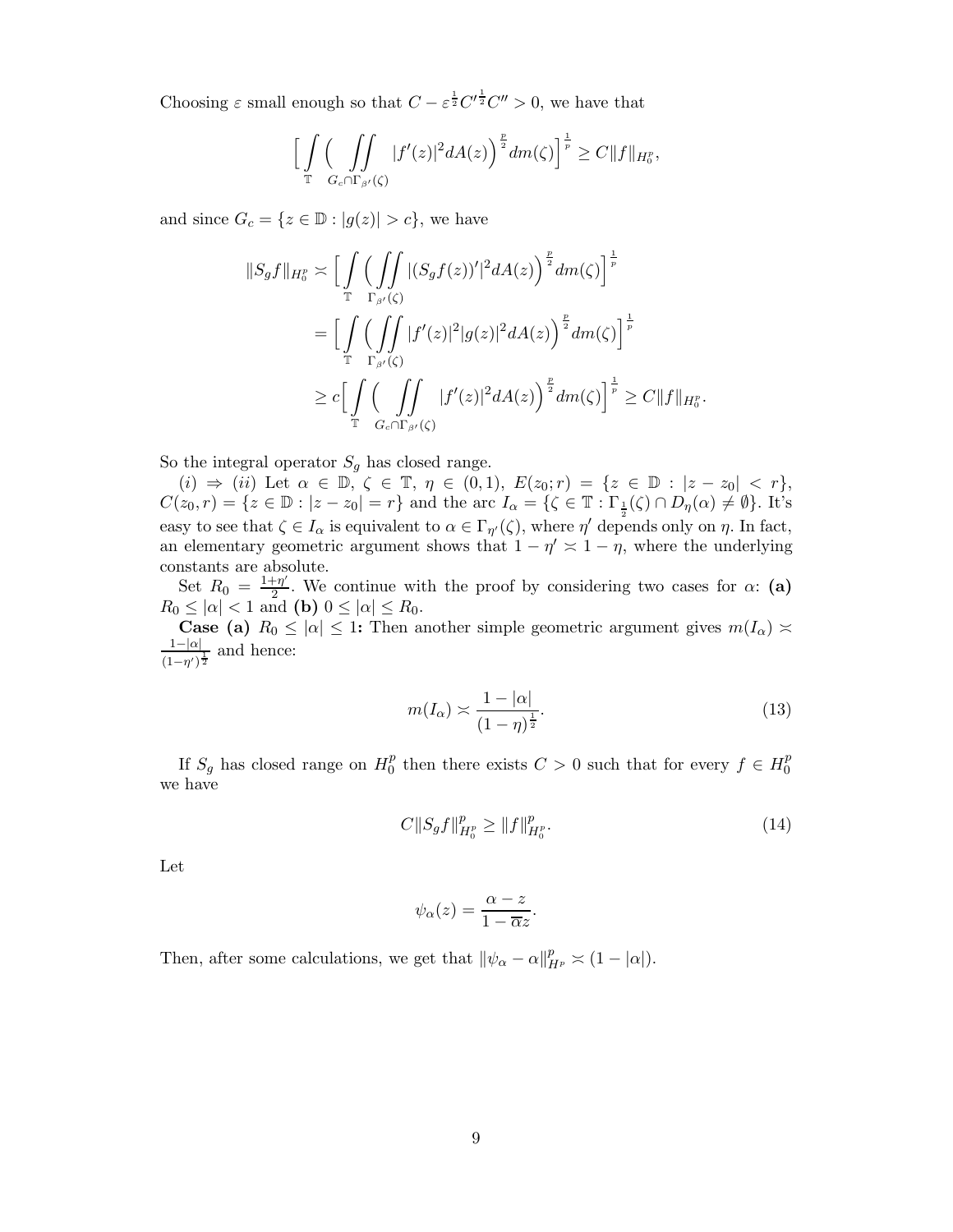Setting  $f = \psi_{\alpha} - \alpha$  in [\(14\)](#page-8-0) and using  $(x + y)^p \le 2^{p-1}(x^p + y^p)$ , we get

$$
1 - |\alpha| \le C ||S_g(\psi_{\alpha} - \alpha)||_{H_0^p}^p = C \int_{\mathbb{T}} \left( \int_{\mathbb{T}} |\psi_{\alpha}'(z)|^2 |g(z)|^2 dA(z) \right)^{\frac{p}{2}} dm(\zeta)
$$
  
\n
$$
\le C \int_{I_{\alpha}} \left( \int_{\mathbb{T}_{\frac{1}{2}}(\zeta) \cap G_c \cap D_{\eta}(\alpha)} |\psi_{\alpha}'(z)|^2 |g(z)|^2 dA(z) \right)^{\frac{p}{2}} dm(\zeta)
$$
  
\n
$$
+ C \int_{I_{\alpha}} \left( \int_{\mathbb{T}_{\frac{1}{2}}(\zeta) \cap (D_{\eta}(\alpha) \setminus G_c)} |\psi_{\alpha}'(z)|^2 |g(z)|^2 dA(z) \right)^{\frac{p}{2}} dm(\zeta)
$$
  
\n
$$
+ C \int_{I_{\alpha}} \left( \int_{\mathbb{T}_{\frac{1}{2}}(\zeta) \setminus D_{\eta}(\alpha)} |\psi_{\alpha}'(z)|^2 |g(z)|^2 dA(z) \right)^{\frac{p}{2}} dm(\zeta)
$$
  
\n
$$
+ C \int_{I_{\alpha}} \left( \int_{\mathbb{T}_{\frac{1}{2}}(\zeta) \setminus D_{\eta}(\alpha)} |\psi_{\alpha}'(z)|^2 |g(z)|^2 dA(z) \right)^{\frac{p}{2}} dm(\zeta)
$$
  
\n
$$
\mathbb{T}_{I_{\alpha}} \Gamma_{\frac{1}{2}}(\zeta)
$$
  
\n
$$
= C(I_1 + I_2 + I_3 + I_4).
$$
 (15)

Using  $A(D_{\eta}(\alpha)) = \frac{(1-|\alpha|^2)^2}{(1-n^2|\alpha|^2)}$  $\frac{(1-|\alpha|^2)^2}{(1-\eta^2|\alpha|^2)^2}\eta^2 \leq \frac{(1-|\alpha|^2)^2}{(1-\eta^2)^2}$  $\frac{1-|\alpha|^{-1}}{(1-\eta^2)^2}$ , we get

<span id="page-9-0"></span>
$$
I_1 \leq ||g||_{\infty}^p \int_{I_{\alpha}} \left( \iint_{G_c \cap D_{\eta(\alpha)}} \frac{(1-|\alpha|^2)^2}{|1-\overline{\alpha}z|^4} dA(z) \right)^{\frac{p}{2}} dm(\zeta)
$$
  

$$
\leq ||g||_{\infty}^p m(I_{\alpha}) \left( \frac{A(G_c \cap D_{\eta}(\alpha))}{(1-|\alpha|^2)^2} \right)^{\frac{p}{2}}
$$
  

$$
\leq ||g||_{\infty}^p m(I_{\alpha}) \frac{1}{(1-\eta^2)^p} \left( \frac{A(G_c \cap D_{\eta}(\alpha))}{A(D_{\eta}(\alpha))} \right)^{\frac{p}{2}}.
$$

Using  $|g(z)| \leq c$  in  $\mathbb{D} \setminus G_c$  and making the change of variables  $w = \psi_\alpha(z)$ , we get

$$
I_2 \leq c^p \int\limits_{I_\alpha} \Big( \iint\limits_{\mathbb{D}} |\psi_\alpha'(z)|^2 dA(z) \Big)^{\frac{p}{2}} dm(\zeta) = c^p \int\limits_{I_\alpha} \Big( \iint\limits_{\mathbb{D}} dA(w) \Big)^{\frac{p}{2}} dm(\zeta) = c^p m(I_\alpha).
$$

We increase  $I_3$  by extending it over  $\mathbb{D}\setminus D_\eta(\alpha)$  and then we make the change of variables  $w = \psi_\alpha(z)$  to get

$$
I_3 \leq ||g||_{\infty}^p \int\limits_{I_{\alpha}} \left( \iint\limits_{\mathbb{D}\setminus D_{\eta}(0)} dA(w) \right)^{\frac{p}{2}} dm(\zeta) = ||g||_{\infty}^p m(I_{\alpha})(1-\eta^2)^{\frac{p}{2}}.
$$

In order to estimate  $I_4$  we have first to estimate  $\iint$  $\Gamma_1(\zeta)$ Without loss of generality we may assume that  $\alpha \in [R_0, 1)$ . For  $j \in \mathbb{N}, j \ge 2$ , we define  $|\psi_{\alpha}'(z)|^2 dA(z)$ , when  $\zeta \in \mathbb{T} \setminus I_{\alpha}$ .

 $r_j = 1 - \frac{1}{2^j}$  and consider the sets  $\Omega_1 = E(0; \frac{1}{2})$  and  $\Omega_j = (E(0; r_j) \setminus E(0; r_{j-1})) \cap \Gamma_{\frac{1}{2}}(\zeta)$ . Then we have that  $\Gamma_{\frac{1}{2}}(\zeta) =$ + S∞  $j=1$  $\Omega_j$  and  $A(\Omega_j) \asymp \frac{1}{4^j}$ , when  $j \ge 1$ . We fix  $z_j \in \Omega_j$  such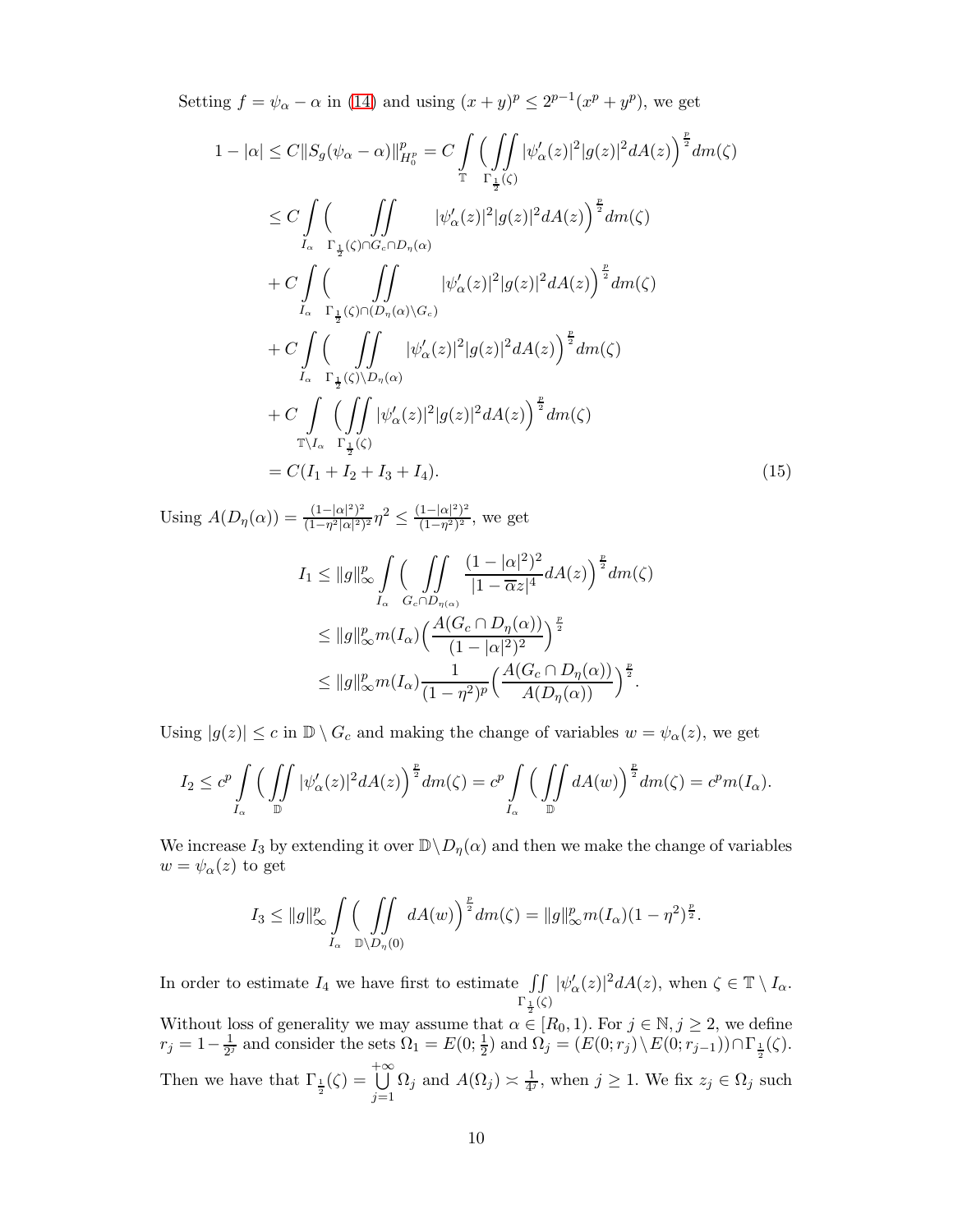that  $Arg(z_j) = Arg(\zeta)$ . Then, if  $z \in \Omega_j$ , we have  $|1 - \alpha z| \asymp |\frac{1}{\alpha} - z| \asymp |\frac{1}{\alpha} - z_j|$ . Also we have that  $\left|\frac{1}{\alpha} - z_j\right| \asymp \left|\frac{1}{2^j}\right|$  $\frac{1}{2^j} + 1 - |\alpha| + |Arg(\zeta)||$ . In all these relations, the underlying constants are absolute. If  $\zeta \in \mathbb{T} \setminus I_\alpha$ , then  $a \notin \Gamma_{\frac{1}{2}}(\zeta)$  which means that  $1 - |\alpha| < |Arg(\zeta)|$ , so we have that  $|\frac{1}{\alpha} - z_j| \asymp |\frac{1}{2^j}|$  $\frac{1}{2^j}$  +  $|Arg(\zeta)||$ . There is some  $j_0$  so that  $\frac{1}{2^{j_0}} \leq |Arg(\zeta)| \leq \frac{1}{2^{j_0-1}}$ . For  $j < j_0$  we have  $|Arg(\zeta)| < \frac{1}{2^j}$  which implies that  $\left|\frac{1}{\alpha}-z_j\right| \asymp \frac{1}{2^j}$  and for  $j > j_0$  we have  $|Arg(\zeta)| > \frac{1}{2^j}$  $\frac{1}{2^j}$  which implies that  $|\frac{1}{\alpha} - z_j|$   $\asymp$  $|Arg(\zeta)|$ . Therefore

$$
\iint_{\Gamma_{\frac{1}{2}}(z)} |\psi'_{\alpha}(z)|^2 dA(z) = \iint_{\Omega_1} \frac{(1-|\alpha|^2)^2}{|1-\alpha z|^4} dA(z) + \sum_{j=2}^{+\infty} \iint_{\Omega_j} \frac{(1-|\alpha|^2)^2}{|1-\alpha z|^4} dA(z)
$$
  
\n
$$
\asymp (1-|\alpha|^2)^2 + \sum_{j=2}^{j_0} \iint_{\Omega_j} \frac{(1-|\alpha|^2)^2}{|\frac{1}{\alpha} - z_j|^4} dA(z) + \sum_{j=j_0}^{+\infty} \iint_{\Omega_j} \frac{(1-|\alpha|^2)^2}{|\frac{1}{\alpha} - z_j|^4} dA(z)
$$
  
\n
$$
\asymp (1-|\alpha|^2)^2 + \sum_{j=2}^{j_0} A(\Omega_j)(1-|\alpha|^2)^2 (2^j)^4 + \sum_{j=j_0}^{+\infty} A(\Omega_j) \frac{(1-|\alpha|^2)^2}{|Arg(\zeta)|^4}
$$
  
\n
$$
\asymp (1-|\alpha|^2)^2 + (1-|\alpha|^2)^2 \sum_{j=2}^{j_0} \frac{1}{4^j} 16^j + \frac{(1-|\alpha|^2)^2}{|Arg(\zeta)|^4} \sum_{j=j_0}^{+\infty} \frac{1}{4^j}.
$$

But  $\sum_{j=2}^{j_0} 4^j \approx 4^{j_0} \approx \frac{1}{|Arg(\zeta)|^2}$  and  $\sum_{j=j_0}^{+\infty} \frac{1}{4^j}$  $\frac{1}{4^j} \approx \frac{1}{4^{j_0}} \approx |Arg(\zeta)|^2$ . Therefore

$$
\iint\limits_{\Gamma_{\frac{1}{2}}(\zeta)} |\psi_{\alpha}'(z)|^2 dA(z) \asymp (1 - |\alpha|^2)^2 + \frac{(1 - |\alpha|^2)^2}{|Arg(\zeta)|^2}.
$$

Since  $\alpha$  is positive, there is  $\phi_0$  such that  $\mathbb{T} \setminus I_\alpha = [\phi_0, 2\pi - \phi_0]$  and  $\phi_0 \approx m(I_\alpha)$ . Therefore

$$
I_4 \asymp \int_{\phi_0}^{\pi} (1 - |\alpha|^2)^p d\phi + \int_{\phi_0}^{\pi} \frac{(1 - |\alpha|^2)^p}{\phi^p} d\phi
$$
  
\n
$$
\asymp (1 - |\alpha|^2)^p + \frac{(1 - |\alpha|^2)^p}{\phi_0^{p-1}}
$$
  
\n
$$
\asymp (1 - |\alpha|^2)^p + \frac{(1 - |\alpha|^2)^p}{m(I_\alpha)^{p-1}}.
$$

Substituting the estimates for  $I_1, I_2, I_3, I_4$  in [\(15\)](#page-9-0), we get

$$
1 - |\alpha| \le C \left[ ||g||_{\infty}^p m(I_\alpha) \frac{1}{(1 - \eta^2)^p} \left( \frac{A(G_c \cap D_\eta(\alpha))}{A(D_\eta(\alpha))} \right)^{\frac{p}{2}} + c^p m(I_\alpha) + ||g||_{\infty}^p m(I_\alpha)(1 - \eta^2)^{\frac{p}{2}} + (1 - |\alpha|^2)^p + \frac{(1 - |\alpha|^2)^p}{m(I_\alpha)^{p-1}} \right].
$$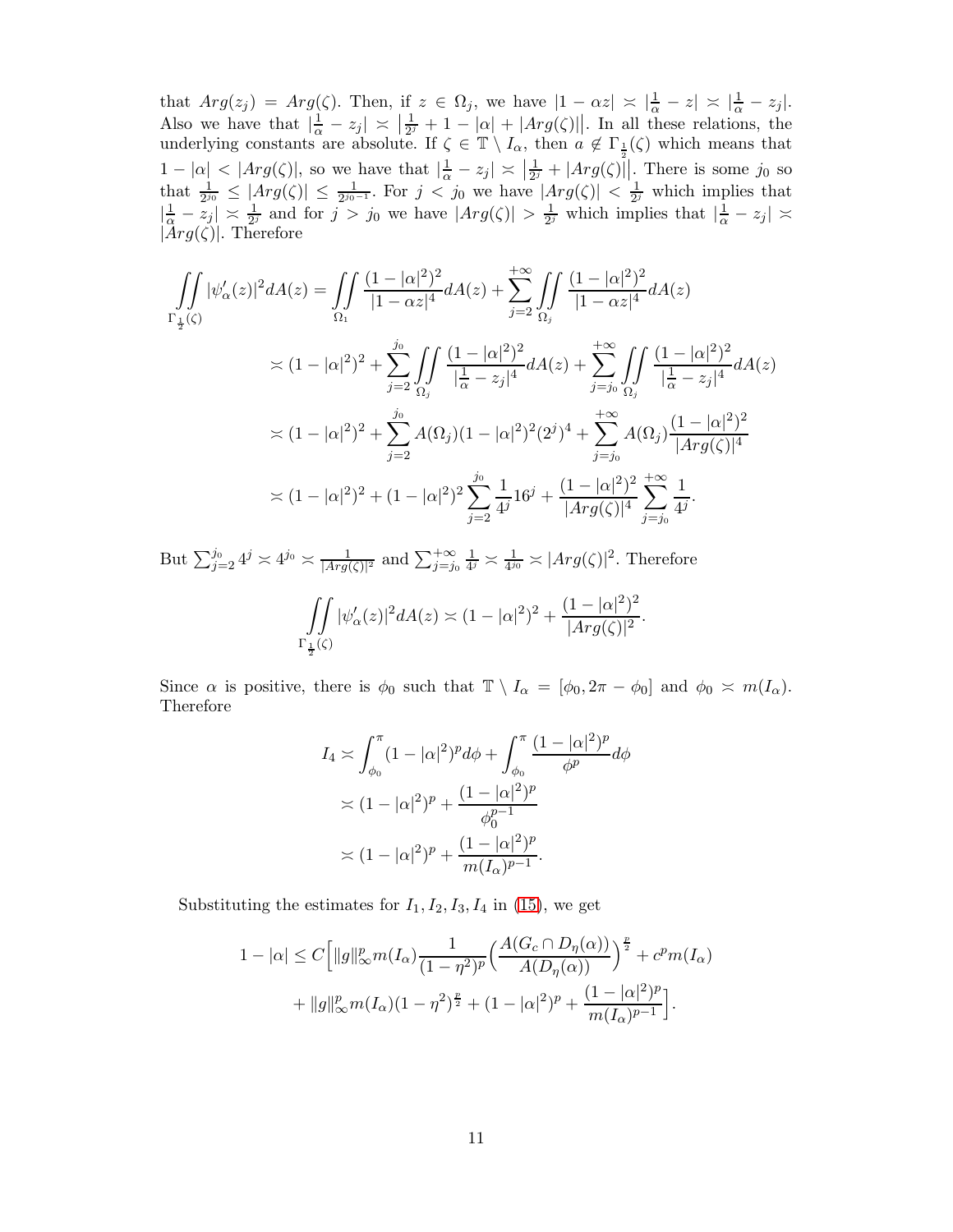Using [\(13\)](#page-8-1) we get

$$
1 - |\alpha| \le C \left[ ||g||_{\infty}^p \frac{1 - |\alpha|}{(1 - \eta)^{\frac{1}{2}}} \frac{1}{(1 - \eta^2)^p} \left( \frac{A(G_c \cap D_{\eta}(\alpha))}{A(D_{\eta}(\alpha))} \right)^{\frac{p}{2}} + c^p \frac{1 - |\alpha|}{(1 - \eta)^{\frac{1}{2}}} + ||g||_{\infty}^p \frac{1 - |\alpha|}{(1 - \eta)^{\frac{1}{2}}} (1 - \eta^2)^{\frac{p}{2}} + (1 - |\alpha|^2)(1 - \eta^2)^{p-1} + (1 - |\alpha|^2)(1 - \eta)^{\frac{p-1}{2}} \right].
$$

Thus

$$
C \le ||g||_{\infty}^p \frac{1}{(1-\eta)^{\frac{2p+1}{2}}} \left( \frac{A(G_c \cap D_{\eta}(\alpha))}{A(D_{\eta}(\alpha))} \right)^{\frac{p}{2}} + \frac{c^p}{(1-\eta)^{\frac{1}{2}}} + ||g||_{\infty}^p (1-\eta)^{\frac{p-1}{2}} + (1-\eta)^{p-1} + (1-\eta)^{\frac{p-1}{2}}.
$$

Choose  $\eta$  close enough to 1 so that  $||g||_{\infty}^p(1-\eta)^{\frac{p-1}{2}} + (1-\eta)^{p-1} + (1-\eta)^{\frac{p-1}{2}} < \frac{C}{4}$  $\frac{C}{4}$  and then set  $C_{\eta} = \frac{1}{(1 - \eta)^2}$  $\frac{1}{(1-\eta)^{\frac{1}{2}}}$ . We have that

$$
\frac{3C}{4} \le \frac{\|g\|_{\infty}^p}{C_{\eta}^{2p+1}} \Big(\frac{A(G_c \cap D_{\eta}(\alpha))}{A(D_{\eta}(\alpha))}\Big)^{\frac{p}{2}} + \frac{c^p}{C_{\eta}^{\frac{1}{2}}}.
$$

Choose c small enough so that  $\frac{c^p}{\cdot}$  $\frac{c^p}{C_n^{\frac{1}{2}}} < \frac{C}{4}$  $\frac{C}{4}$ . Then

$$
\frac{C}{2} \leq \frac{\|g\|_\infty^p}{C_\eta^{2p+1}} \Big(\frac{A(G_c \cap D_\eta(\alpha))}{A(D_\eta(\alpha))}\Big)^{\frac{p}{2}}
$$

and finally

$$
\left(\frac{CC_{\eta}^{2p+1}}{2\|g\|_{\infty}^p}\right)^{\frac{2}{p}} \le \frac{A(G_c \cap D_{\eta}(\alpha))}{A(D_{\eta}(\alpha))}
$$

or

$$
A(G_c \cap D_{\eta}(\alpha)) \geq \delta A(D_{\eta}(\alpha)),
$$

for every  $\alpha$  with  $R_0 \leq |\alpha| < 1$ .

**Case (b)**  $0 \leq |\alpha| \leq R_0$ : There exists  $\eta_1$ , depending only on  $\eta$ , such that  $D_{\eta}(R_0) \subseteq$  $D_{\eta_1}(0)$ . Take  $\alpha'$  so that  $|\alpha'| = R_0$  and  $Arg(\alpha') = Arg(\alpha)$ . Then  $D_{\eta}(\alpha') \subseteq D_{\eta_1}(\alpha)$ . Set  $\eta_2 = \max{\{\eta, \eta_1\}}$ . Then from case (a) for  $\alpha'$  we have

$$
A(G_c \cap D_{\eta_2}(\alpha)) \ge A(G_c \cap D_{\eta_1}(\alpha)) \ge A(G_c \cap D_{\eta}(\alpha'))
$$
  
 
$$
\ge \delta A(D_{\eta}(\alpha')) \ge C\delta A(D_{\eta_1}(\alpha)) \ge C\delta A(D_{\eta_2}(\alpha)),
$$

where the constants  $C > 0$  depend only on  $\eta$ .

Moreover, when  $R_0 \leq |\alpha| < 1$ , we have

$$
A(G_c \cap D_{\eta_2}(\alpha)) \ge A(G_c \cap D_{\eta}(\alpha)) \ge \delta A(D_{\eta}(\alpha)) \ge C\delta A(D_{\eta_2}(\alpha)),
$$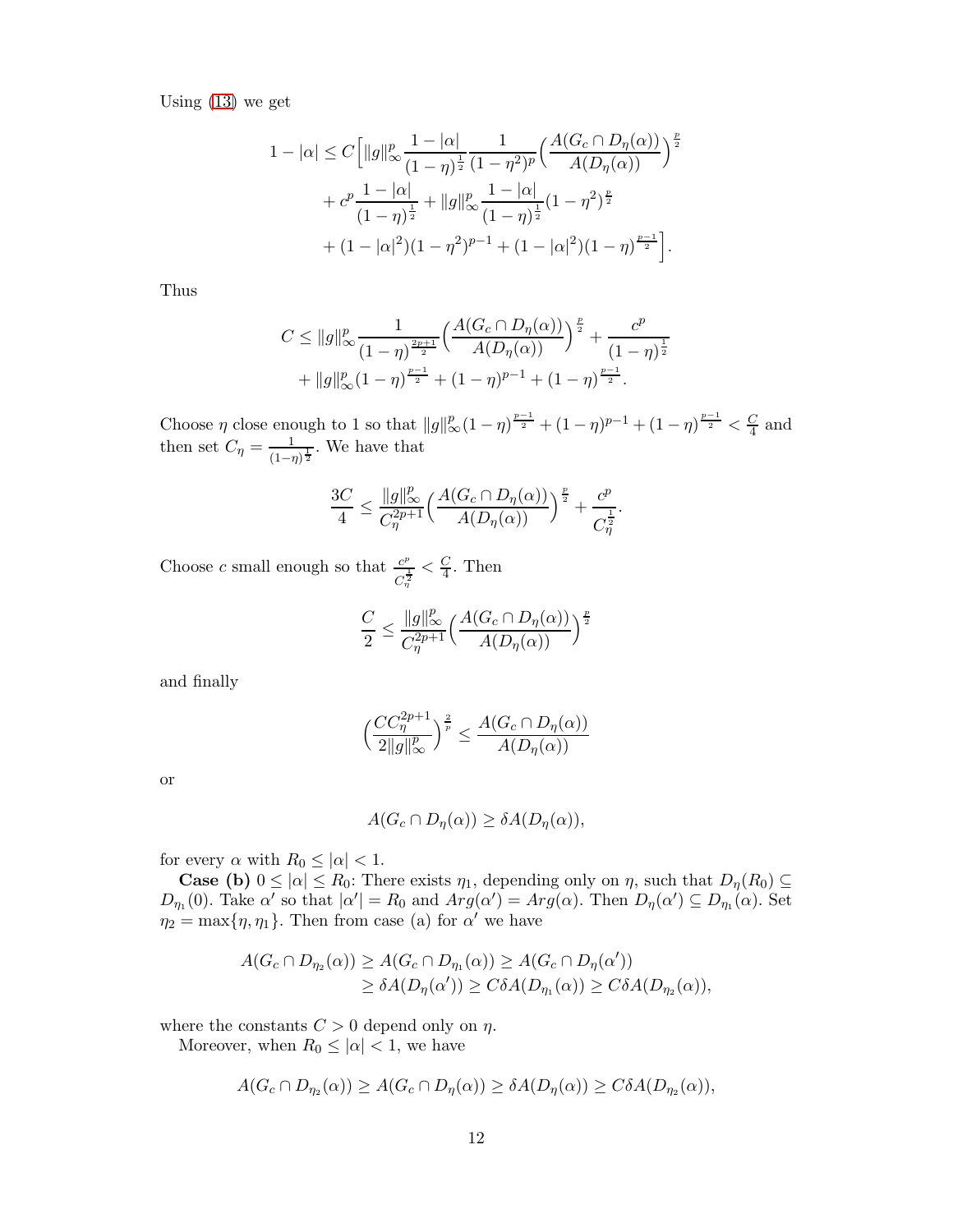where the constant  $C > 0$  depends only on  $\eta$ . So, we have proved that there are  $\eta_2 \in (0,1), c > 0 \text{ and } C > 0 \text{ such that}$ 

$$
A(G_c \cap D_{\eta_2}(\alpha)) \geq CA(D_{\eta_2}(\alpha)),
$$

for every  $\alpha \in \mathbb{D}$ , which is what we had to prove.

**Remark 1.** As we can observe, the proof of the implication  $(ii) \Rightarrow (i)$  in theorem [2.2](#page-3-0) is valid even in the case  $p = 1$ .

#### 3. Closed range integral operators on BMOA space

Let denote as  $BMOA_0$  the space  $BMOA/\mathbb{C}$ . In [\[1\]](#page-17-1), A. Anderson posed the question of finding a necessary and sufficient condition for the operator  $S_q$  to have closed range on  $BMOA_0$ . Next, we answer this question, proving that conditions (ii) and (iii) of theorem [2.2,](#page-3-0) for  $H_0^p$  $_0^p$ , are also necessary and sufficient for the integral operator  $S_g$  to have closed range on  $BMOA_0$ .

Let  $z_0 \in \mathbb{D}$ . The point evaluation functional of the derivative, on BMOA, induced by  $z_0$ , is defined as  $\Lambda_{z_0} f = f'(z_0)$ ,  $f \in BMOA$ . It is easy to check that  $\Lambda_{z_0}$  is bounded on BMOA. Therefore, using Theorem 2.2 and Corollary 2.3 in [\[1\]](#page-17-1), we conclude that the operator  $S_g : BMOA_0 \to BMOA_0$  is bounded if and only if  $g \in H^{\infty}$ . So, we consider  $g \in H^{\infty}$  and set again  $G_c = \{z \in \mathbb{D} : |g(z)| > c\}.$ 

The following theorem is the main result of this section.

<span id="page-12-0"></span>**Theorem 3.1.** Let  $q \in H^\infty$ . Then the following are equivalent:

- *(i)* The operator  $S_q : BMOA_0 \rightarrow BMOA_0$  has closed range
- *(ii)* There exist  $c > 0$ ,  $\delta > 0$  and  $\eta \in (0, 1)$  such that

<span id="page-12-1"></span>
$$
A(G_c \cap D_{\eta}(a)) \geq \delta A(D_{\eta}(a))\tag{16}
$$

*for all*  $a \in \mathbb{D}$ *.* 

Recall that the weighted Bergman space  $\mathbb{A}_{\gamma}^p$ ,  $\gamma > -1$ , is defined as the set of all analytic functions  $f$  in  $\mathbb D$  such that

$$
\iint\limits_{\mathbb{D}}|f(z)|^p(1-|z|^2)^{\gamma}dA(z)<\infty.
$$

We will make use of the following theorem of D. Luecking (see [\[2](#page-17-2)]).

<span id="page-12-2"></span>**Theorem 3.2.** Let  $p \geq 1$ ,  $\gamma > -1$  and measurable  $G \subseteq \mathbb{D}$ . The following assertions *are equivalent.*

*(i)* There exists  $C > 0$  *such that* 

<span id="page-12-3"></span>
$$
\iint\limits_G |f(z)|^p (1-|z|^2)^\gamma dA(z) \ge C \iint\limits_{\mathbb{D}} |f(z)|^p (1-|z|^2)^\gamma dA(z) \tag{17}
$$

*for every*  $f \in \mathbb{A}_{\gamma}^p$ .

 $\Box$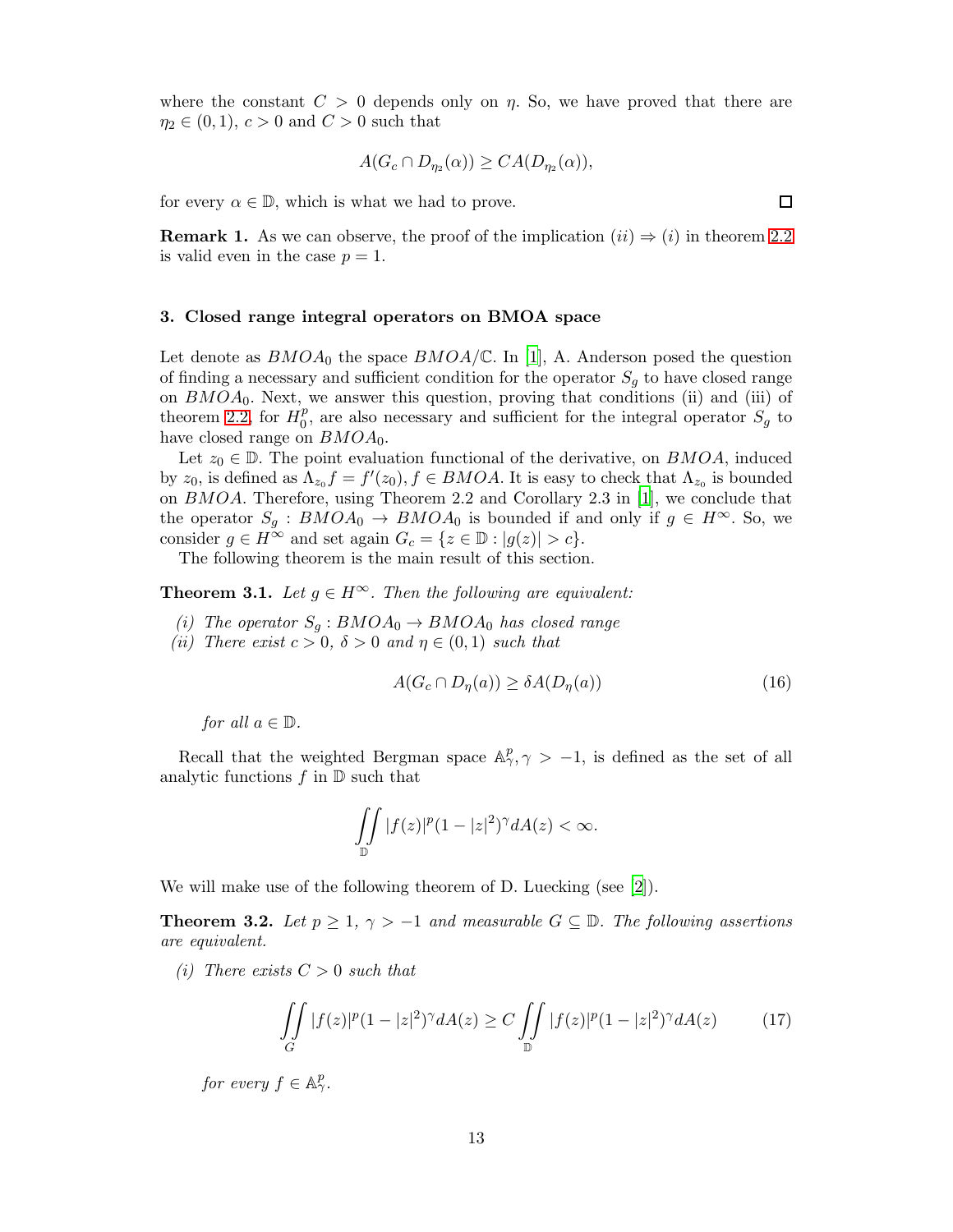*(ii)* There exist  $c > 0$ ,  $\delta > 0$  and  $\eta \in (0, 1)$  such that

$$
A(G \cap D_{\eta}(a)) \geq \delta A(D_{\eta}(a))
$$

*for all*  $a \in \mathbb{D}$ *.* 

In the proof of theorem [3.1,](#page-12-0) we will use the fact that  $\log \frac{1}{|z|} \approx 1 - |z|^2$ , when  $0 < \delta \leq |z| < 1$ , where  $\delta$  is fixed but arbitrary.

**Proof of theorem [3.1.](#page-12-0)** (ii)  $\Rightarrow$  (i) If [\(16\)](#page-12-1) holds then, because of theorem [3.2,](#page-12-2) [\(17\)](#page-12-3) also holds for  $G = G_c$ . For  $\beta \in \mathbb{D}$ ,  $z \in \mathbb{D}$  and  $f \in BMOA_0$ , we consider the function  $h_{\beta}(z) = \frac{(1-|\beta|^2)^{\frac{1}{2}}}{1-\overline{\beta}z}f'(z)$ . It's easy to see that if  $f \in BMOA_0$  then  $h_{\beta} \in \mathbb{A}^2_1$ . Indeed

$$
||h_{\beta}||_{\mathbb{A}_{1}^{2}}^{2} = \iint_{\mathbb{D}} \frac{1 - |\beta|^{2}}{|1 - \overline{\beta}z|^{2}} |f'(z)|^{2} (1 - |z|^{2}) dA(z)
$$
  
 
$$
\leq C \iint_{\mathbb{D}} \frac{1 - |\beta|^{2}}{|1 - \overline{\beta}z|^{2}} |f'(z)|^{2} \log \frac{1}{|z|} dA(z) \leq ||f||_{BMOA_{0}}^{2} < \infty.
$$

Let  $\beta \in \mathbb{D}$ . We have that

$$
||S_g f||_{BMOA_0}^2 = \sup_{z_0 \in \mathbb{D}} \iint_{\mathbb{D}} \frac{1 - |z_0|^2}{|1 - \overline{z_0}z|^2} |(S_g f(z))'|^2 \log \frac{1}{|z|} dA(z)
$$
  
\n
$$
= \sup_{z_0 \in \mathbb{D}} \iint_{\mathbb{D}} \frac{1 - |z_0|^2}{|1 - \overline{z_0}z|^2} |f'(z)|^2 |g(z)|^2 \log \frac{1}{|z|} dA(z)
$$
  
\n
$$
\geq \iint_{\mathbb{D}} \frac{1 - |\beta|^2}{|1 - \overline{\beta}z|^2} |f'(z)|^2 |g(z)|^2 \log \frac{1}{|z|} dA(z)
$$
  
\n
$$
\geq c^2 \iint_{G_c} \frac{1 - |\beta|^2}{|1 - \overline{\beta}z|^2} |f'(z)|^2 \log \frac{1}{|z|} dA(z)
$$
  
\n
$$
= c^2 \iint_{G_c} |h_\beta(z)|^2 \log \frac{1}{|z|} dA(z)
$$
  
\n
$$
\geq C \iint_{G_c} |h_\beta(z)|^2 (1 - |z|^2) dA(z)
$$
  
\n
$$
\geq C \iint_{\mathbb{D}} |h_\beta(z)|^2 (1 - |z|^2) dA(z),
$$

where the last inequality is justified by theorem [3.2.](#page-12-2) So

$$
||S_g f||_{BMOA_0}^2 \ge C \iint\limits_{\mathbb{D}} \frac{1 - |\beta|^2}{|1 - \overline{\beta}z|^2} |f'(z)|^2 \log \frac{1}{|z|} dA(z).
$$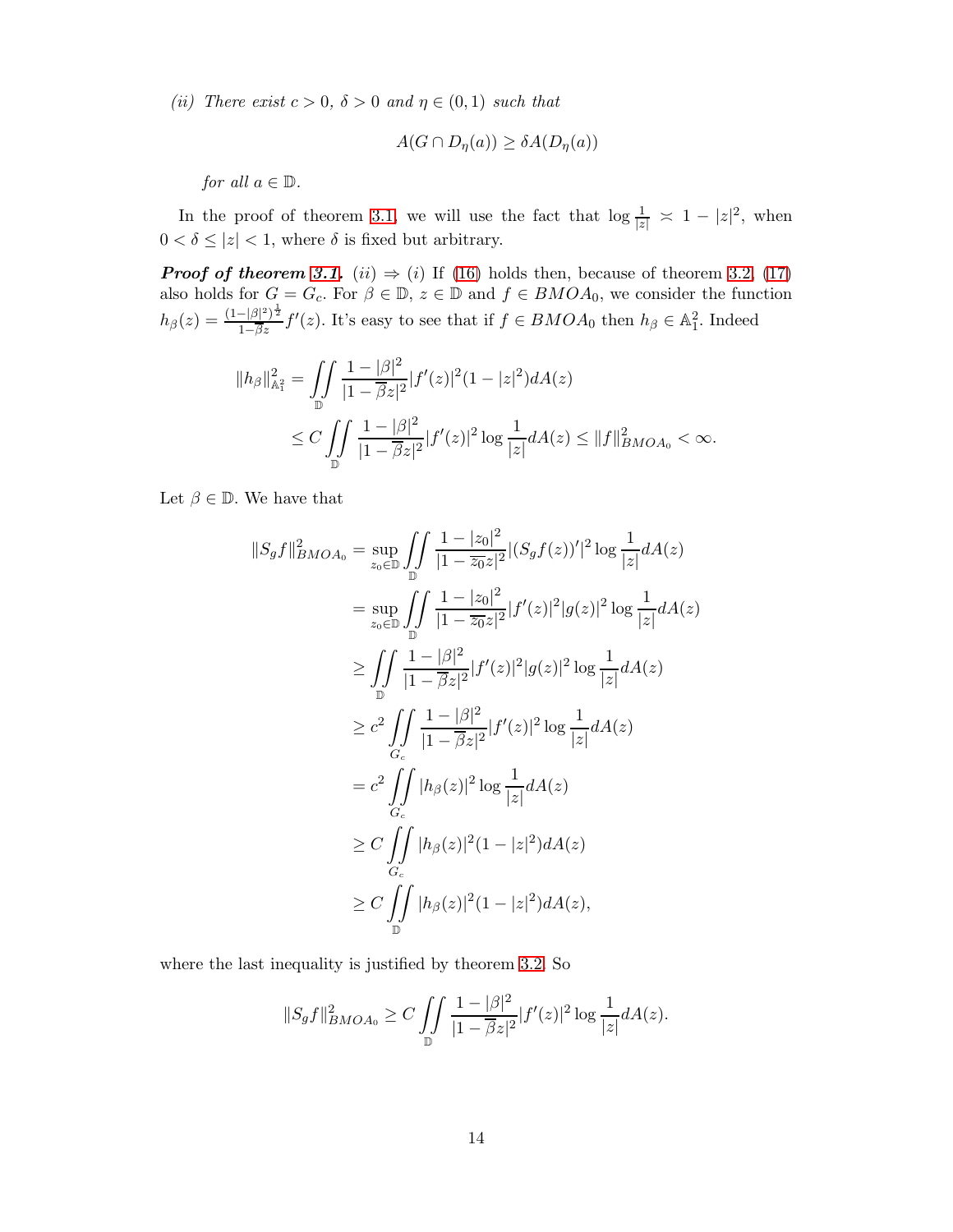Taking the supremum over  $\beta \in \mathbb{D}$  in the last relation we get

$$
||S_g f||_{BMOA_0}^2 \ge C ||f||_{BMOA_0}^2.
$$

 $(i)$  ⇒  $(ii)$  If  $S_g$  has closed range then there exist  $C_1 > 0$  such that for every  $f \in BMOA_0$  we have

$$
||S_g f||_{BMOA_0}^2 \ge C_1 ||f||_{BMOA_0}^2.
$$

For  $\alpha \in \mathbb{D}$ , if we set  $f = \psi_{\alpha} - \alpha$  in the last inequality, just as in the case of Hardy spaces and observe that  $\|\psi_{\alpha} - \alpha\|_{BMOA} \approx 1$  and  $\frac{(1-|\beta|^2)(1-|z|^2)}{|1-\overline{\beta}_2|^2}$  $\frac{\beta|^{2}(1-|z|^{2})}{|1-\beta z|^{2}} < 1$ , for every  $z, \beta \in \mathbb{D}$ , then we have

$$
C_{1} \leq ||S_{g}(\psi_{\alpha} - \alpha)||_{BMOA_{0}}^{2}
$$
\n
$$
= \sup_{\beta \in \mathbb{D}} \iint_{\mathbb{D}} \frac{1 - |\beta|^{2}}{|1 - \beta z|^{2}} |(S_{g}(\psi_{\alpha} - \alpha)(z))'|^{2} \log \frac{1}{|z|} dA(z)
$$
\n
$$
\leq C \sup_{\beta \in \mathbb{D}} \iint_{\mathbb{D}} \frac{1 - |\beta|^{2}}{|1 - \beta z|^{2}} |\psi_{\alpha}'(z)|^{2} |g(z)|^{2} (1 - |z|^{2}) dA(z)
$$
\n
$$
\leq C \iint_{\mathbb{D}} |\psi_{\alpha}'(z)|^{2} |g(z)|^{2} dA(z)
$$
\n
$$
\leq C \left[ ||g||_{\infty}^{2} \iint_{G_{\alpha} \cap D_{\eta}(\alpha)} \frac{(1 - |\alpha|^{2})^{2}}{|1 - \alpha z|^{4}} dA(z) + c^{2} \iint_{D_{\eta}(\alpha)} |\psi_{\alpha}'(z)|^{2} dA(z)
$$
\n
$$
+ ||g||_{\infty}^{2} \iint_{D_{\eta}(\alpha)} |\psi_{\alpha}'(z) dA(z)|
$$
\n
$$
\leq C \left[ ||g||_{\infty}^{2} \iint_{G_{\alpha} \cap D_{\eta}(\alpha)} \frac{1}{(1 - |\alpha|^{2})^{2}} dA(z) + c^{2} \iint_{\mathbb{D}} |\psi_{\alpha}'(z)|^{2} dA(z)
$$
\n
$$
+ ||g||_{\infty}^{2} \iint_{D_{\eta}(\alpha)} |\psi_{\alpha}'(z)|^{2} dA(z) \right]
$$
\n
$$
= C \left[ ||g||_{\infty}^{2} \frac{A(G_{\alpha} \cap D_{\eta}(\alpha))}{(1 - |\alpha|^{2})^{2}} + c^{2} \iint_{\mathbb{D}} dA(w) + ||g||_{\infty}^{2} \iint_{D_{\eta}(\alpha)} dA(w) \right]
$$
\n
$$
\leq C \left[ C'||g||_{\infty}^{2} \frac{A(G_{\alpha} \cap D_{\eta}(\alpha))}{A(D_{\eta}(\alpha))} + c^{2} + ||g||_{\infty}^{2} (1 - \eta^{2}) \right],
$$

where  $C'$  depends only on  $\eta$  and  $C$  is absolute. Therefore

$$
C_1 \le C' \|g\|_{\infty}^2 \frac{A(G_c \cap D_{\eta}(\alpha))}{A(D_{\eta}(\alpha))} + c^2 + \|g\|_{\infty}^2 (1 - \eta^2).
$$

First, we choose  $\eta$  close enough to 1 so that  $||g||_{\infty}^2(1-\eta^2) < \frac{C_1}{4}$  and c small enough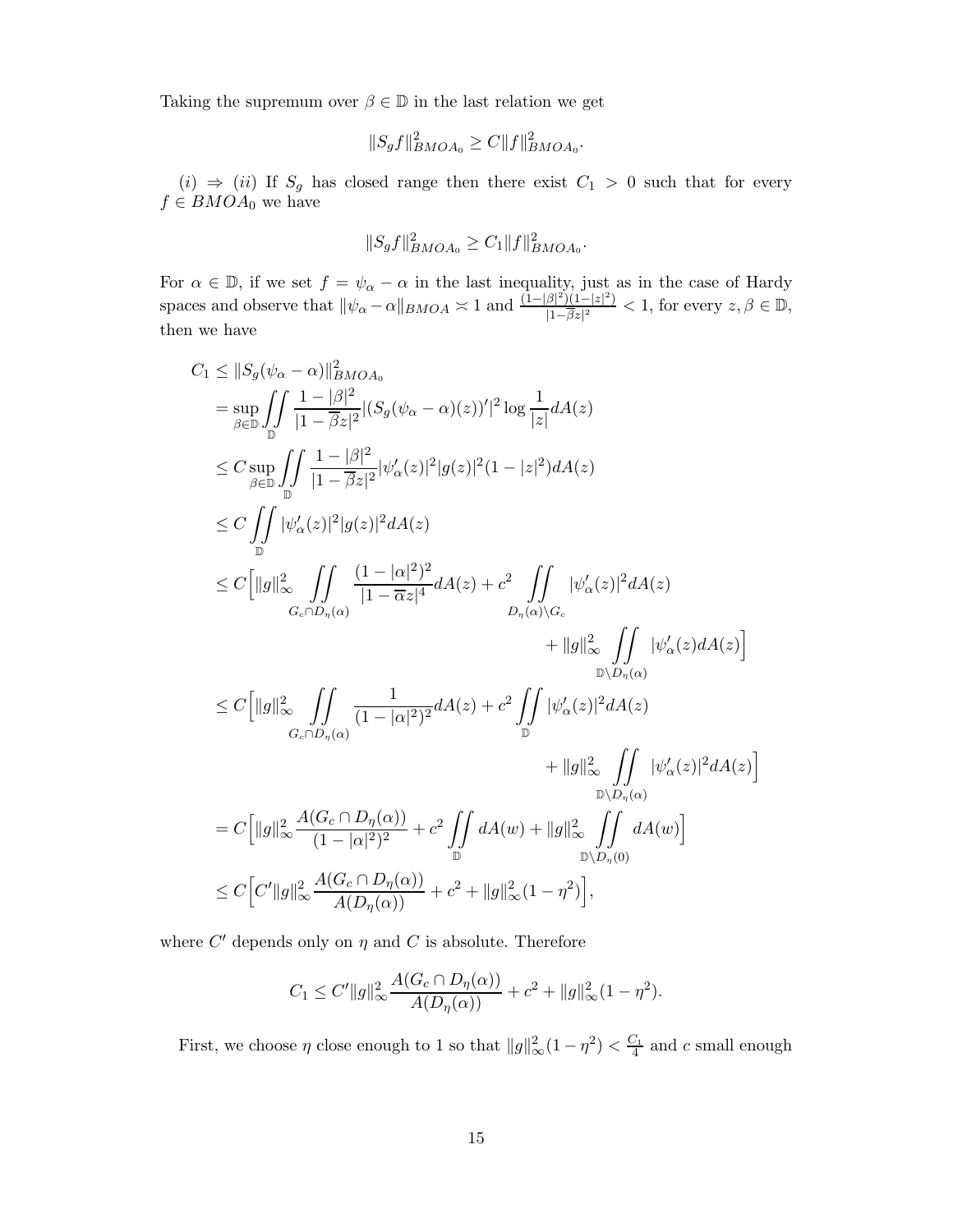so that  $c < \frac{C_1}{4}$ . So

$$
A(G_c \cap D_{\eta}(\alpha)) \ge \frac{C}{2||g||_{\infty}^2} A(D_{\eta}(\alpha)) = \delta A(D_{\eta}(\alpha)),
$$

where C depends only on  $\eta$ .

**Remark 2.** The  $Q_p$  space,  $0 < p < \infty$ , is defined as the set of all analytic functions f in  $\mathbb D$  for which

$$
\sup_{\beta\in\mathbb{D}}\iint\limits_{\mathbb{D}}\frac{(1-|\beta|^2)^p}{|1-\overline{\beta}z|^{2p}}|f'(z)|^2(1-|z|^2)^pdA(z)<\infty.
$$

Let denote as  $Q_{p,0}$  the space  $Q_p/\mathbb{C}$ . For  $\beta, z \in \mathbb{D}$  and  $f \in Q_{p,0}$ , we consider the functions  $h_{\beta}(z) = \frac{(1-|\beta|^2)^{\frac{p}{2}}}{(1-\overline{\beta}z)^p}$  $\frac{1-|\beta|^2}{(1-\beta z)^p} f'(z)$ . It's easy to see that if  $f \in Q_{p,0}$  then  $h_{\beta} \in \mathbb{A}_p^2$  and using similar arguments as in the proof of theorem [3.1,](#page-12-0) we can prove that [\(16\)](#page-12-1) is also necessary and sufficient for  $S_g$  to have closed range on  $Q_{p,0}$   $(0 < p < \infty)$ .

#### 4. Closed range integral operators on Besov spaces

Let denote as  $B_0^p$  $_0^p$  the space  $B^p/\mathbb{C}$ . With similar arguments as in the case of  $BMOA$ space we can see that the operator  $S_g: B_0^p \to B_0^p$  $_0^p$   $(1 < p < \infty)$  is bounded if and only if  $g \in H^{\infty}$ . So, we consider  $g \in H^{\infty}$  and  $\widetilde{G}_c = \{z \in \mathbb{D} : |g(z)| > c\}$ . We will prove that condition [\(16\)](#page-12-1) is also necessary and sufficient for the operator  $S_g$  to have closed range on  $B_0^p$ <sup>p</sup><sub>0</sub>. For the sufficiency, we observe that, if  $f \in B^{\overline{p}}$  then  $f' \in A_p^p$  $_{p-2}^p$ , the weighted Bergman space defined in the previous section, so we can use theorem [3.2.](#page-12-2) We have

$$
||S_g f||_{B_0^p}^p = \iint_D |(S_g f(z))'|^p (1 - |z|^2)^{p-2} dA(z)
$$
  
\n
$$
\geq \iint_{G_c} |f'(z)|^p |g(z)|^p (1 - |z|^2)^{p-2} dA(z)
$$
  
\n
$$
\geq c^p \iint_{G_c} |f'(z)|^p (1 - |z|^2)^{p-2} dA(z)
$$
  
\n
$$
\geq C \iint_D |f'(z)|^p (1 - |z|^2)^{p-2} dA(z)
$$
  
\n
$$
= C ||f||_{B_0^p}^p,
$$

where the last inequality is justified by theorem [3.2.](#page-12-2) So  $S_g$  has closed range on  $B_0^p$  $_0^p.$ 

If  $S_g$  has closed range on  $B_0^p$  $_0^p$  then there exist  $C_1 > 0$  such that for every  $f \in B_0^p$  we have

$$
||S_gf||_{B_0^p}^p \geq C_1 ||f||_{B_0^p}^p.
$$

 $\Box$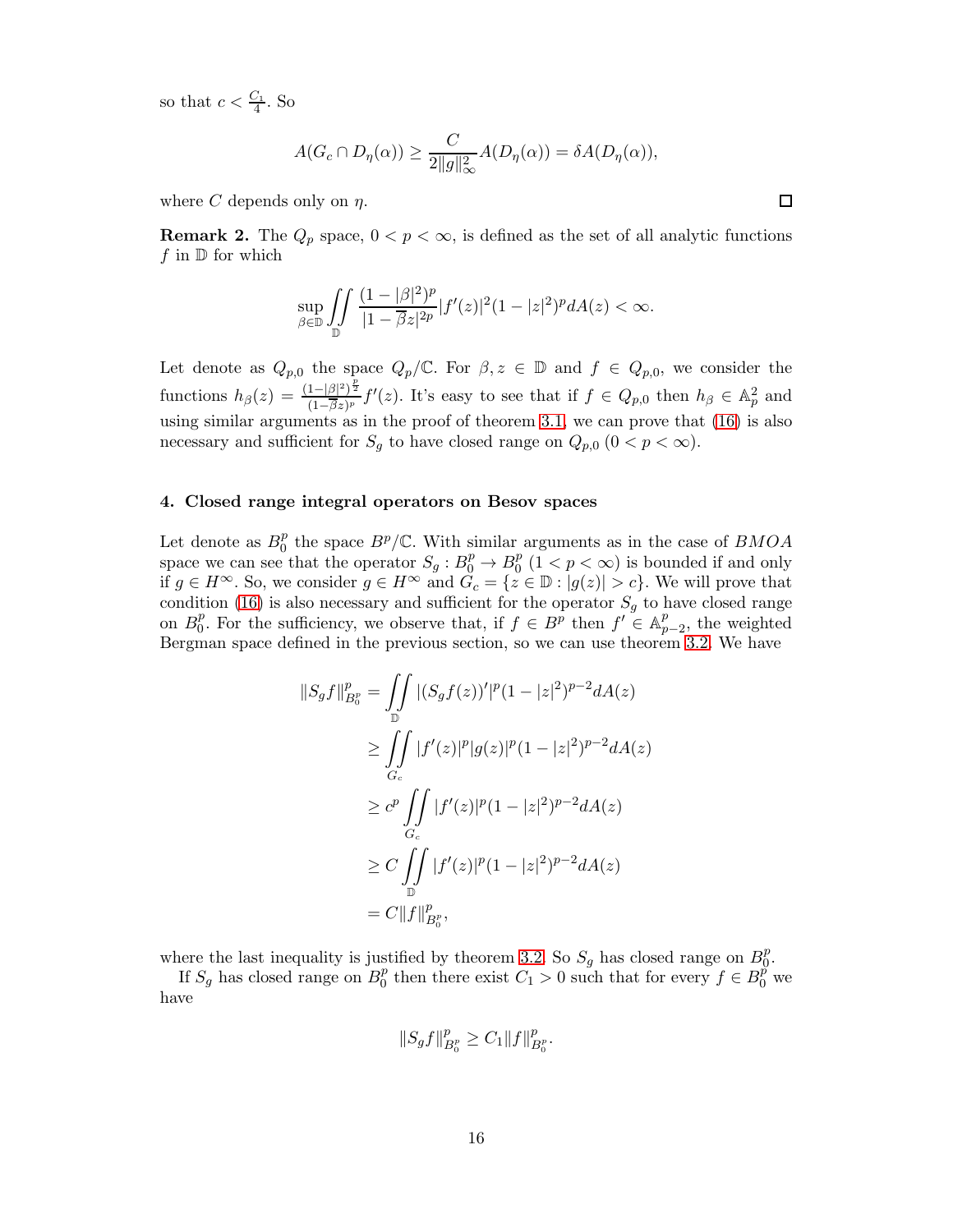For  $\alpha \in \mathbb{D}$ , if we set  $f = f_{\alpha} = \frac{(1-|\alpha|^2)^{\frac{2}{p}}}{2\pi}$  $\frac{(1-|\alpha|^2)^{\frac{2}{p}}}{\frac{2\overline{\alpha}}{p}(1-\overline{\alpha}z)^{\frac{2}{p}}}=\frac{(1-|\alpha|^2)^{\frac{2}{p}}}{\frac{2\overline{\alpha}}{p}}$  $\frac{\alpha}{p^{\frac{2\alpha}{n}}}$  in the last inequality, just as in the case of *BMOA*, and observe that  $||f_{\alpha}||_{B_0^p} \approx 1$  and  $|f'_{\alpha}(z)| = \frac{(1-|\alpha|^2)^{\frac{2}{p}}}{|1-\overline{\alpha}|^{\frac{2}{p}+1}}$  $\frac{(1-|\alpha|)^p}{|1-\overline{\alpha}z|^{\frac{2}{p}+1}}$ , then we have

$$
C_{1} \leq ||S_{g}f_{\alpha}||_{B_{0}^{\alpha}}^{p} = \iint_{\mathbb{D}} |f'_{\alpha}(z)|^{p} |g(z)|^{p} (1 - |z|)^{p-2} dA(z)
$$
  
\n
$$
\leq ||g||_{\infty}^{p} \iint_{G_{c} \cap D_{\eta}(\alpha)} \frac{(1 - |\alpha|^{2})^{2}}{|1 - \overline{\alpha}z|^{2+p}} (1 - |z|)^{p-2} dA(z) + c^{p} \iint_{D_{\eta}(\alpha) \setminus G_{c}} |f'_{\alpha}(z)|^{p} (1 - |z|)^{p-2} dA(z)
$$
  
\n
$$
\leq ||g||_{\infty}^{p} \iint_{G_{c} \cap D_{\eta}(\alpha)} \frac{1}{(1 - |\alpha|^{2})^{2}} dA(z) + c^{p} \iint_{\mathbb{D}} |f'_{\alpha}(z)|^{p} (1 - |z|)^{p-2} dA(z)
$$
  
\n
$$
\leq ||g||_{\infty}^{p} \iint_{G_{c} \cap D_{\eta}(\alpha)} \frac{1}{(1 - |\alpha|^{2})^{2}} dA(z) + c^{p} \iint_{\mathbb{D}} |f'_{\alpha}(z)|^{p} (1 - |z|)^{p-2} dA(z)
$$
  
\n
$$
+ ||g||_{\infty}^{p} \iint_{D_{\eta}(\alpha)} \frac{(1 - |\alpha|^{2})^{2}}{|1 - \overline{\alpha} \psi_{\alpha}(w)|^{2+p}} (1 - |\psi_{\alpha}(w)|)^{p-2} |\psi'_{\alpha}(w)|^{2} dA(w)
$$
  
\n
$$
= ||g||_{\infty}^{p} \iint_{G_{c} \cap D_{\eta}(\alpha)} \frac{1}{(1 - |\alpha|^{2})^{2}} dA(z) + c^{p} ||f_{\alpha}||_{B_{0}^{\alpha}}^{p} + ||g||_{\infty}^{p} \iint_{\mathbb{D}_{\eta}(\mathbf{0})} \frac{(1 - |w|^{2})^{p-2}}{|1 - \overline{\alpha} w|^{p-2}} dA(w)
$$
  
\n
$$
\leq ||g||_{\infty}^{p} \frac{A(G_{c} \cap D_{\eta}(\alpha))}{(1 - |\alpha|^{2})^{2}} + c^{p} ||f_{\alpha}||_{B_{0}^{\alpha
$$

where  $C'$  depends only on  $\eta$  and  $C$  is absolute. So we have

$$
C_1 \le C' \|g\|_{\infty}^p \frac{A(G_c \cap D_{\eta}(\alpha))}{A(D_{\eta}(\alpha))} + Cc^p + \|g\|_{\infty}^p (1 - \eta^2).
$$

Choosing  $\eta$  close enough to 1 so that  $||g||_{\infty}^p(1-\eta^2) < \frac{C_1}{4}$ , and c small enough so that  $Cc^p < \frac{C_1}{4}$ , we get

$$
A(G_c \cap D_{\eta}(\alpha)) \ge \frac{C_1}{2C' \|g\|_{\infty}^p} A(D_{\eta}(\alpha)) = \delta A(D_{\eta}(\alpha)).
$$

### Acknowledgements

Many thanks to Prof. Michael Papadimitrakis for discussions about the mathematical content of this paper. His contribution was essential in order for it to take its final form.